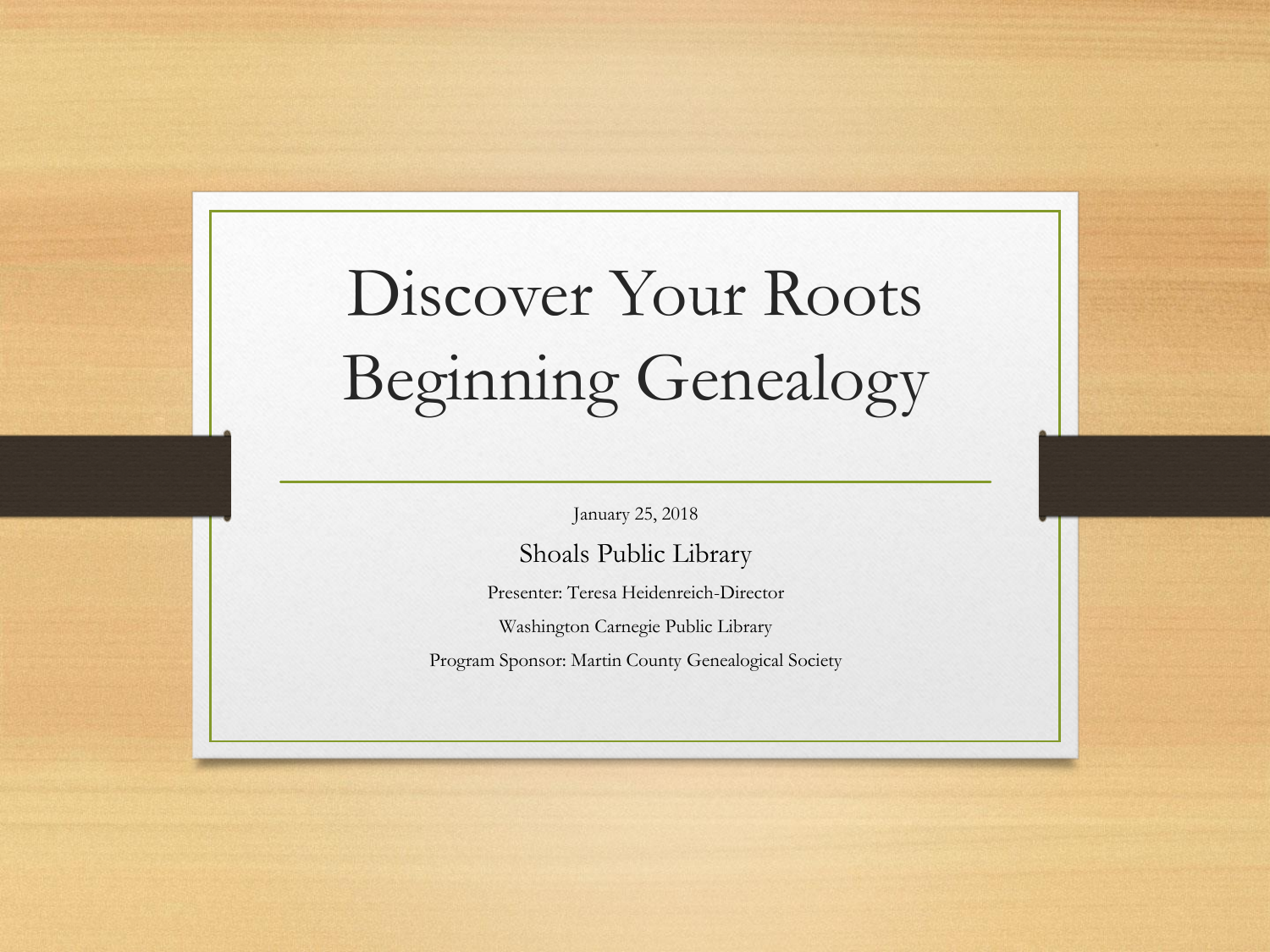## What is Genealogy?

- Webster defines genealogy as the account of the descent of a person, family or group from an ancestor or older forms, or the study of family pedigrees
- Study of families and the tracing of their lineages and history. Genealogists use oral interviews, historical records, genetic analysis, and other records to obtain information about a family and to demonstrate kinship and pedigrees of its members.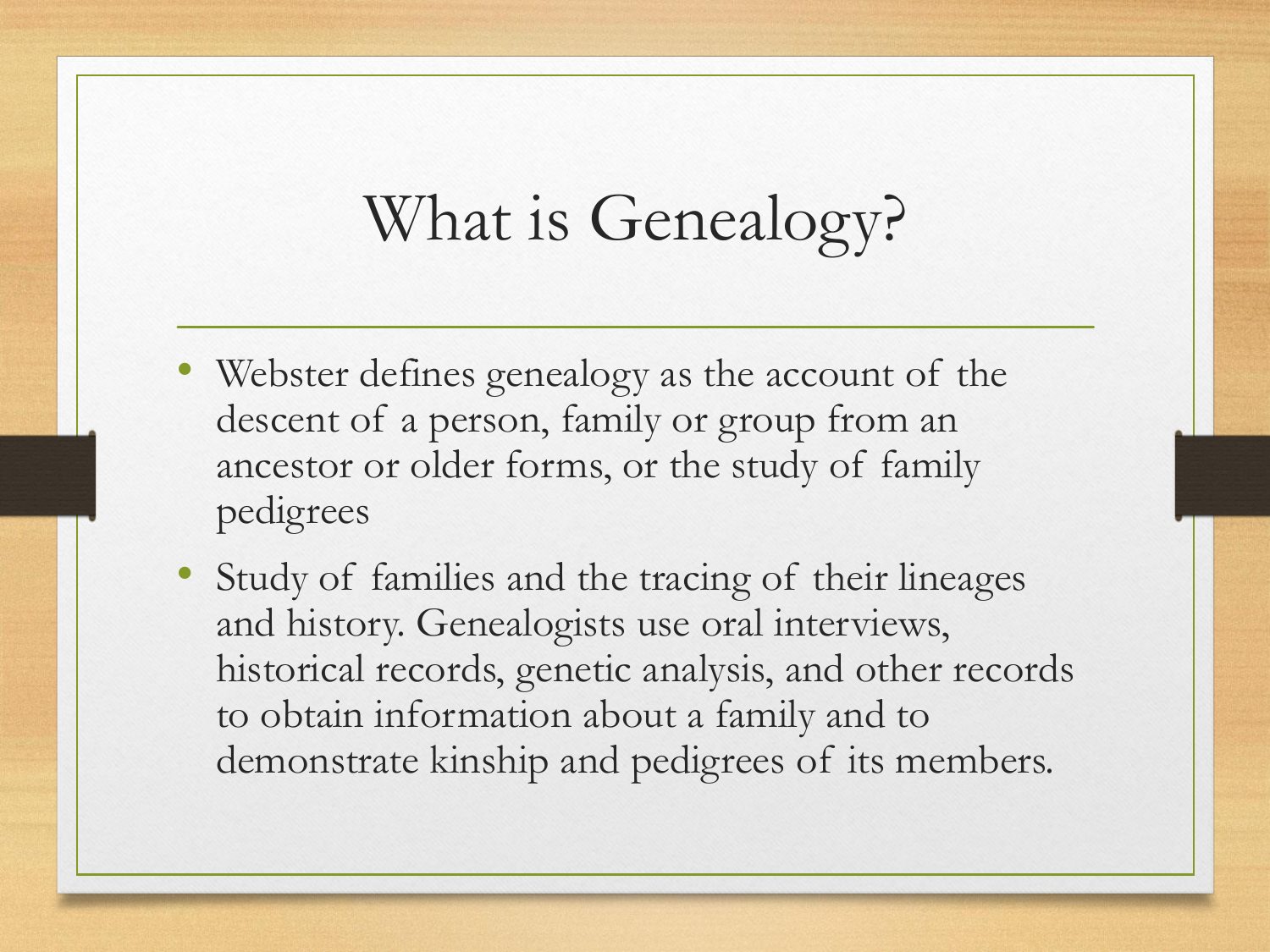# Thoughts

- We all grow up with the weight of history on us. Our ancestors dwell in the attics of our brains as they do in the spiraling chains of knowledge hidden in every cell of our bodies. – Shirley Abbott
- If you figure there are 25 years between each generation, 500 years ago there were 1,048,576 people involved in creating YOU! You are special! – Anonymous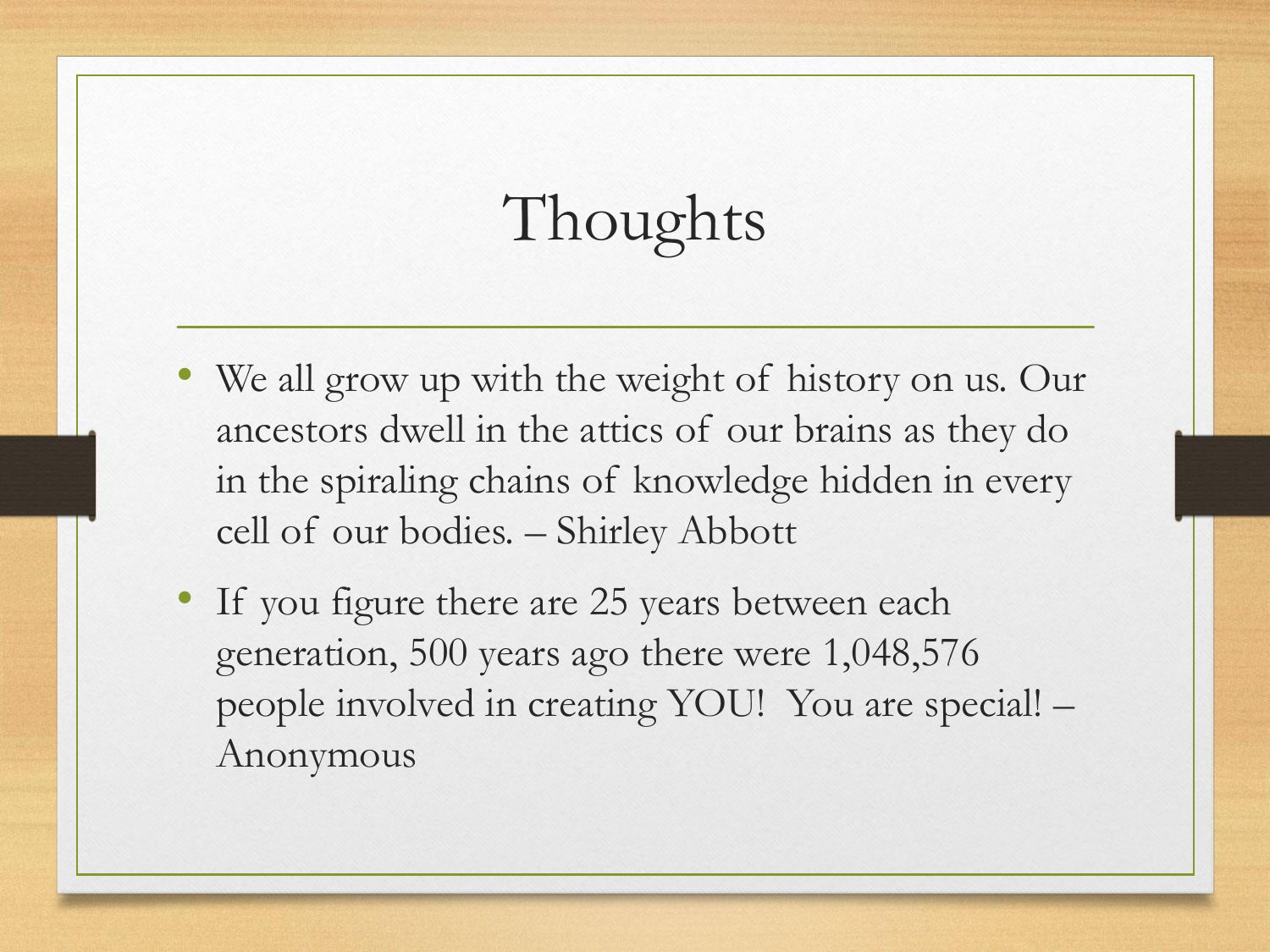#### Something to keep as you research:

Some family trees have beautiful leaves, and some have just a bunch of nuts. Remember, it is the nuts that make the tree work shaking – Author unknown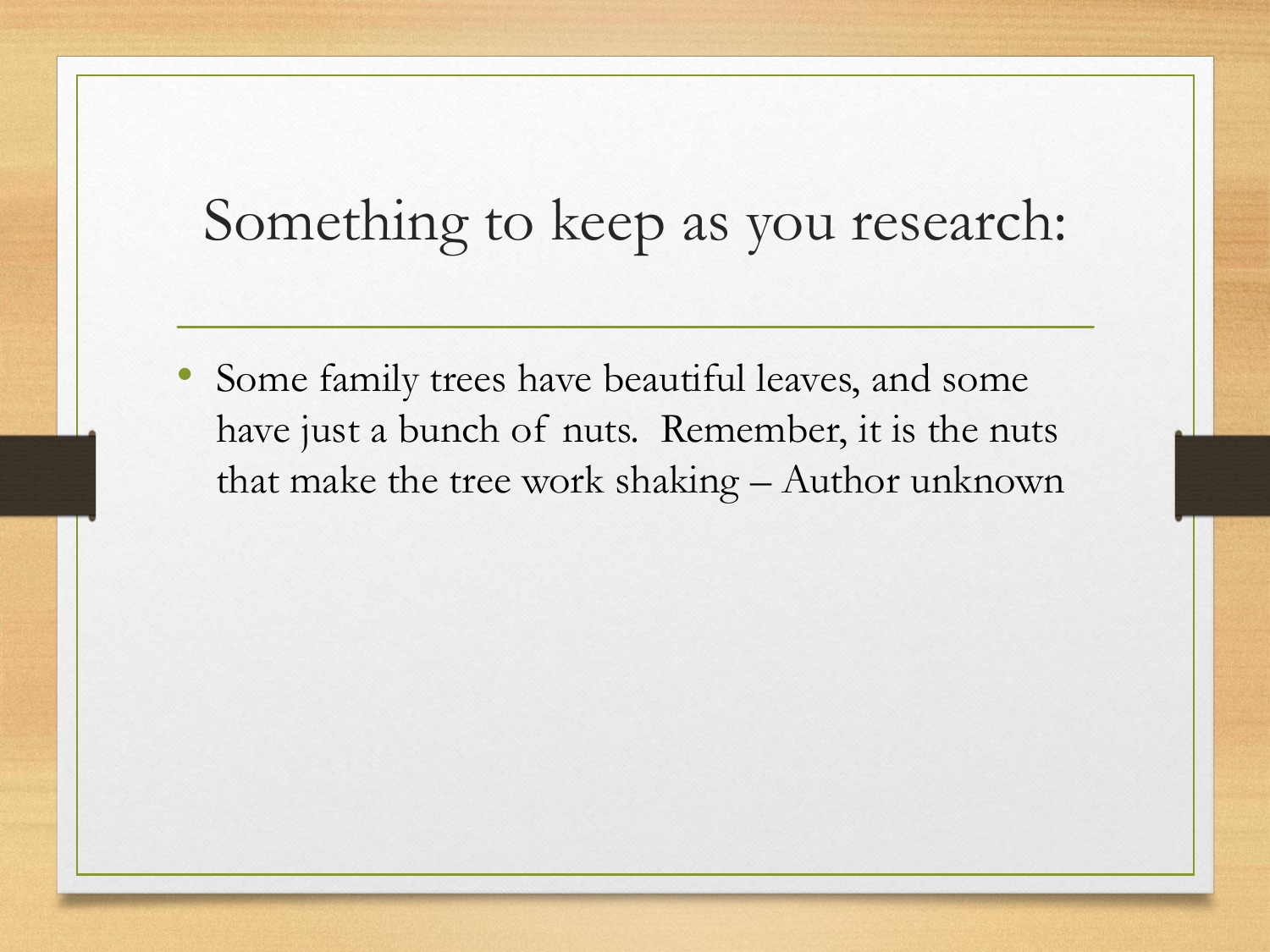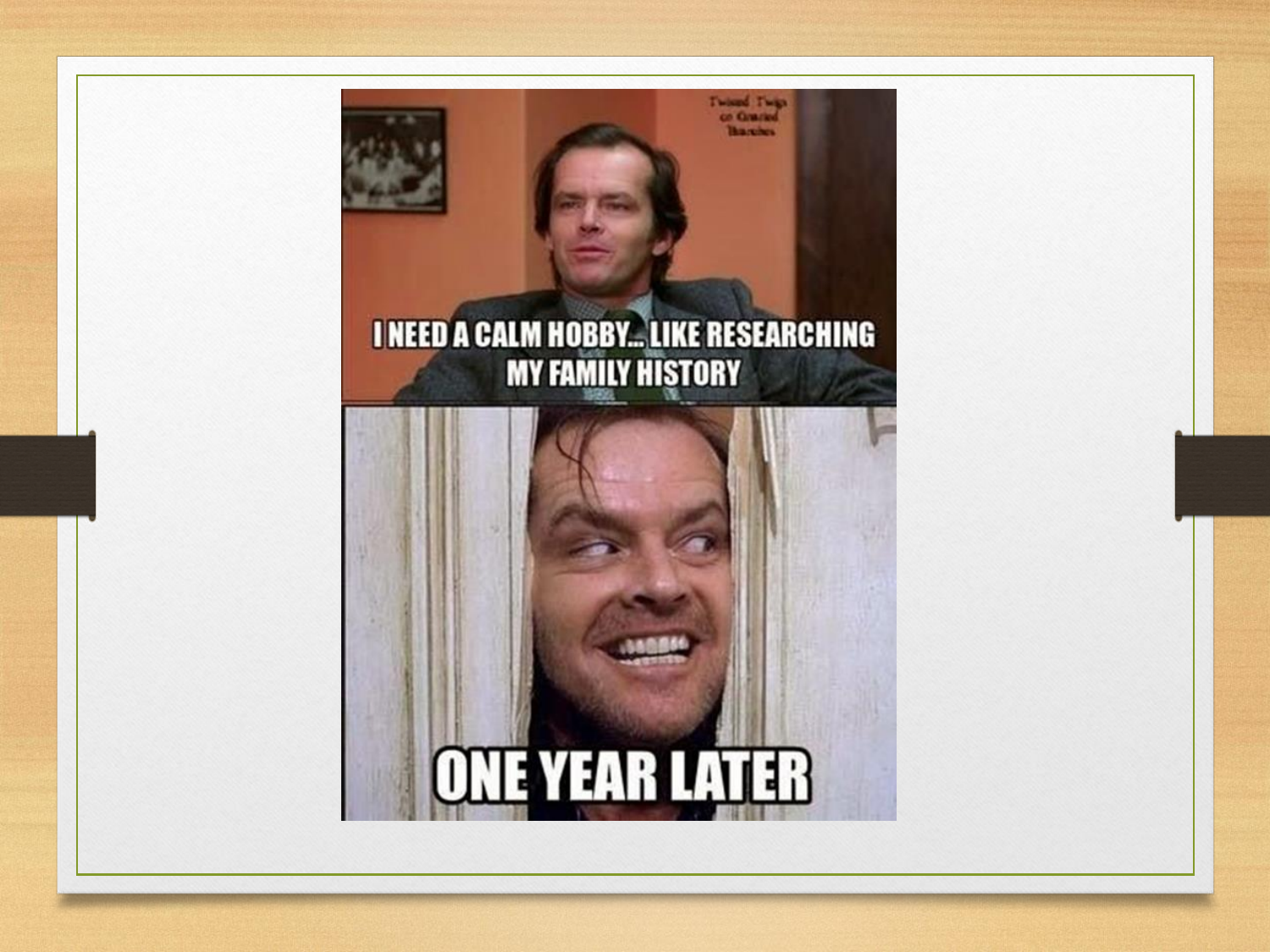## Set Research Goals. I would like to do genealogy to:

- know from what countries my ancestors came to America
- confirm suspected American Indian ancestry in my family
- discover military service in my family
- pass down family information from one generation to the next.
- know the medical issues in my genetics
- make money
- complete a 4-H project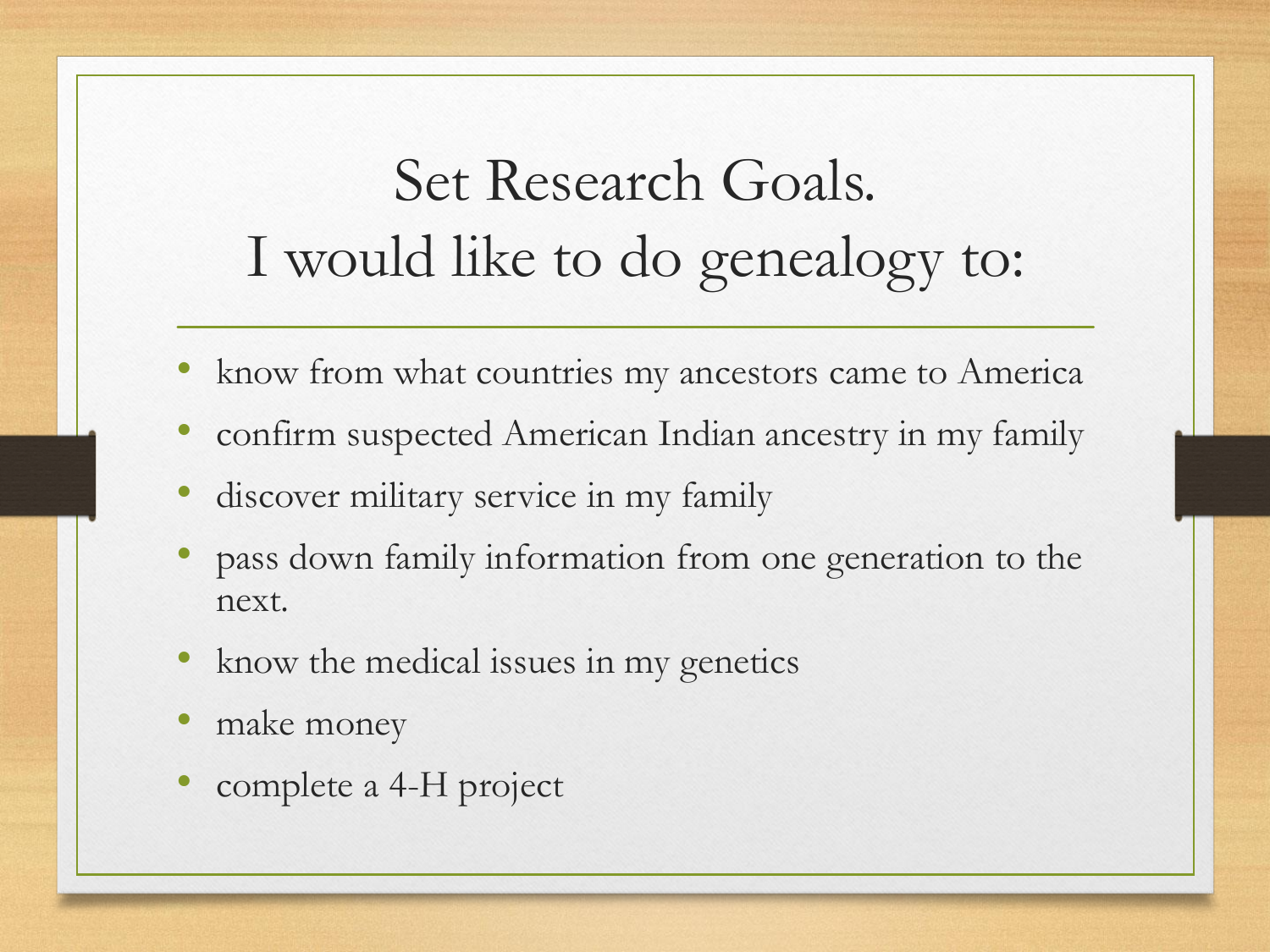## Recording on Paper or Software

- [4-H](https://extension.purdue.edu/4h/Pages/project.aspx?proj=42) Forms are excellent to use and are free to download
- Pedigree Chart
- Family Group Sheet
- Information Worksheet
- Diary of your work
- Genealogy Checklists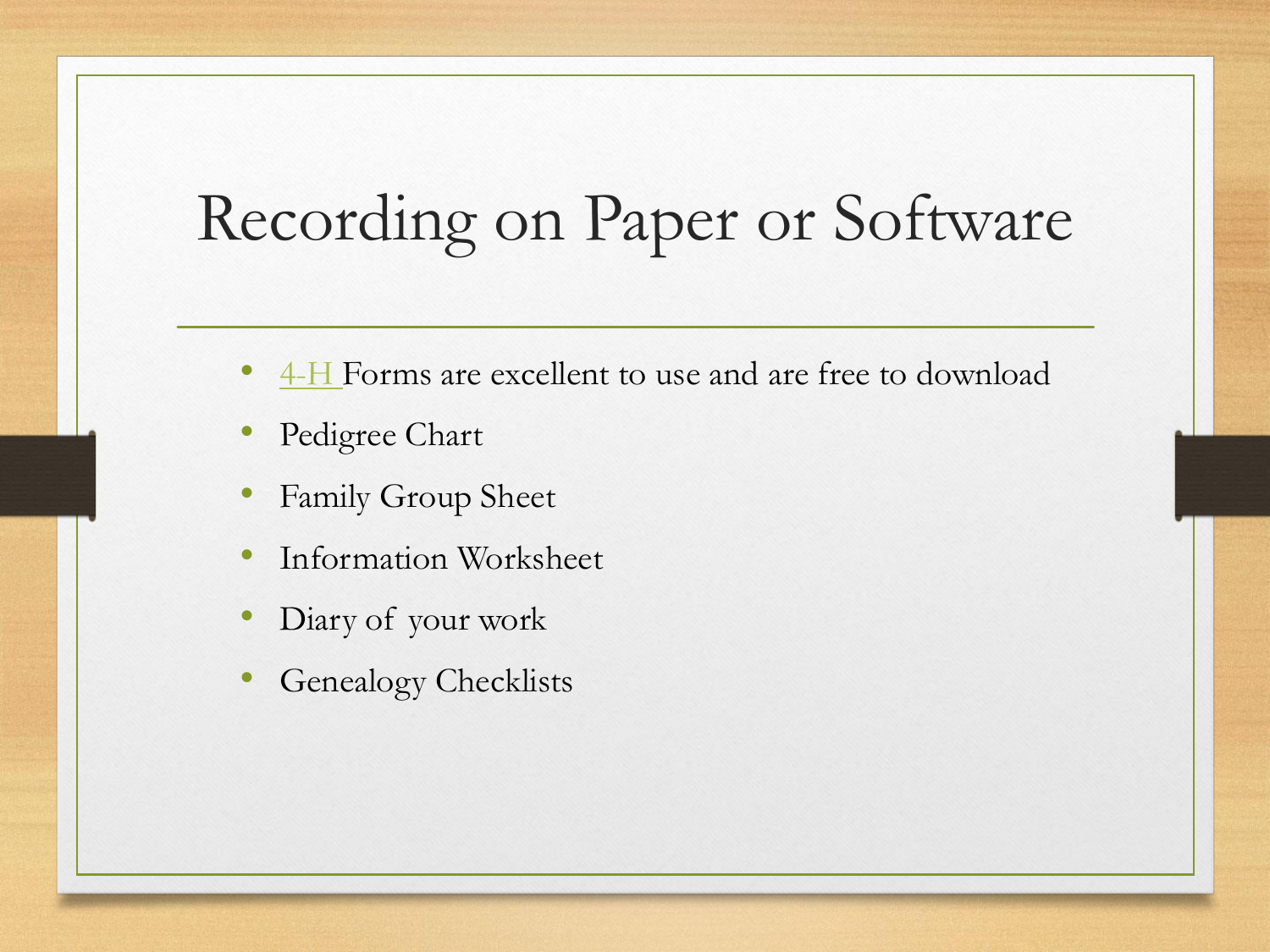## Begin with YOU!

- Collect meaningful items: Birth certificate, marriage certificates, baptismal certificates, photographs, diplomas, yearbooks, etc.
- Write down your memories: Places you have visited or lived, schools attended, stories about grandparents, places in town where you grew up
- Look for same information about your family members including death certificates and military records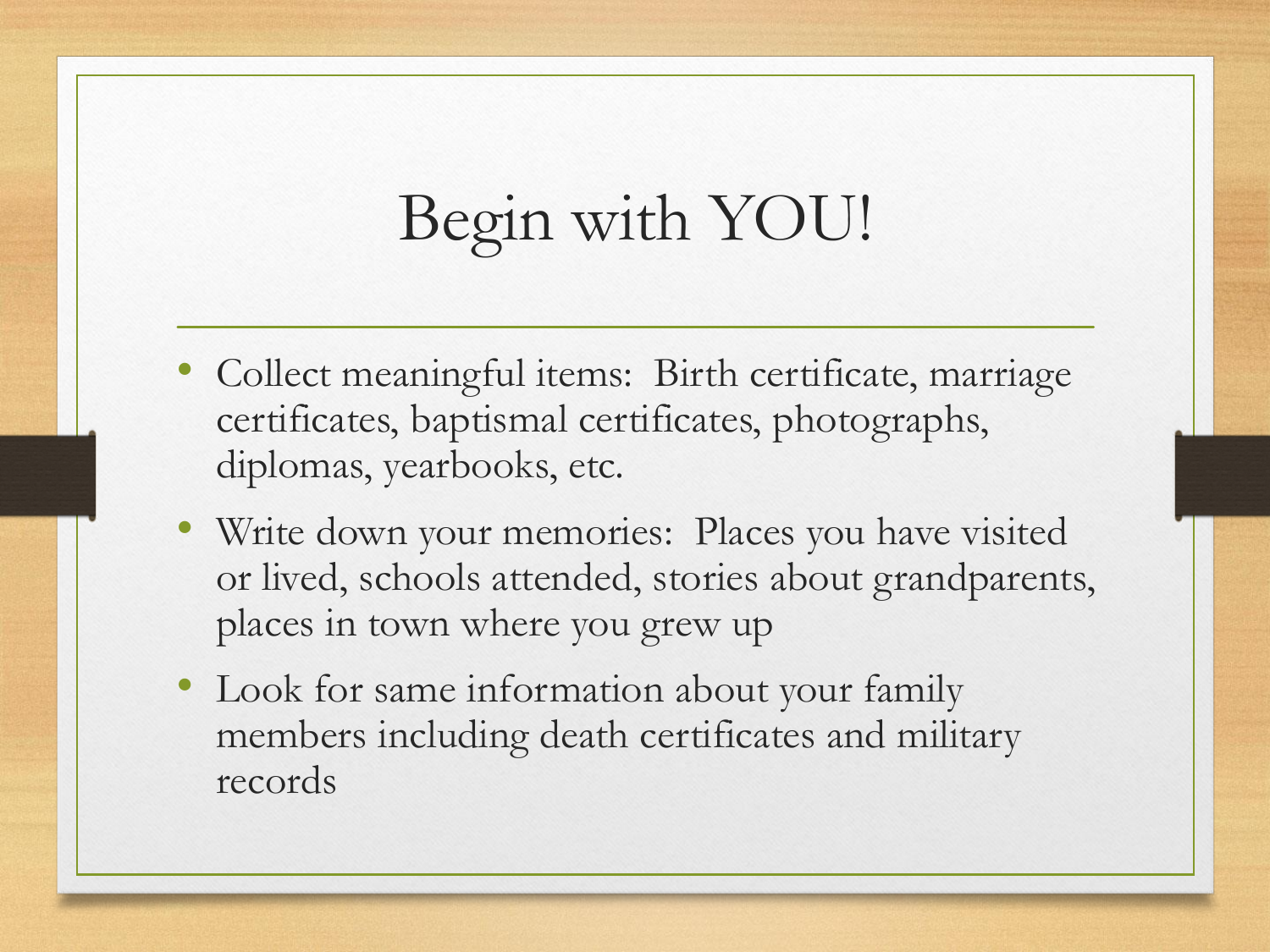## Pedigree Chart

- Write surnames in capital letters use maiden names for females
	- Ralph Prather DUNN
	- Estelle Dyanne PHIPPS
- Unknown Maiden name use ( )
	- Estelle Dyanne ( )
- Commonly used nickname in quotes after given name
	- John "Jack" Lee TODD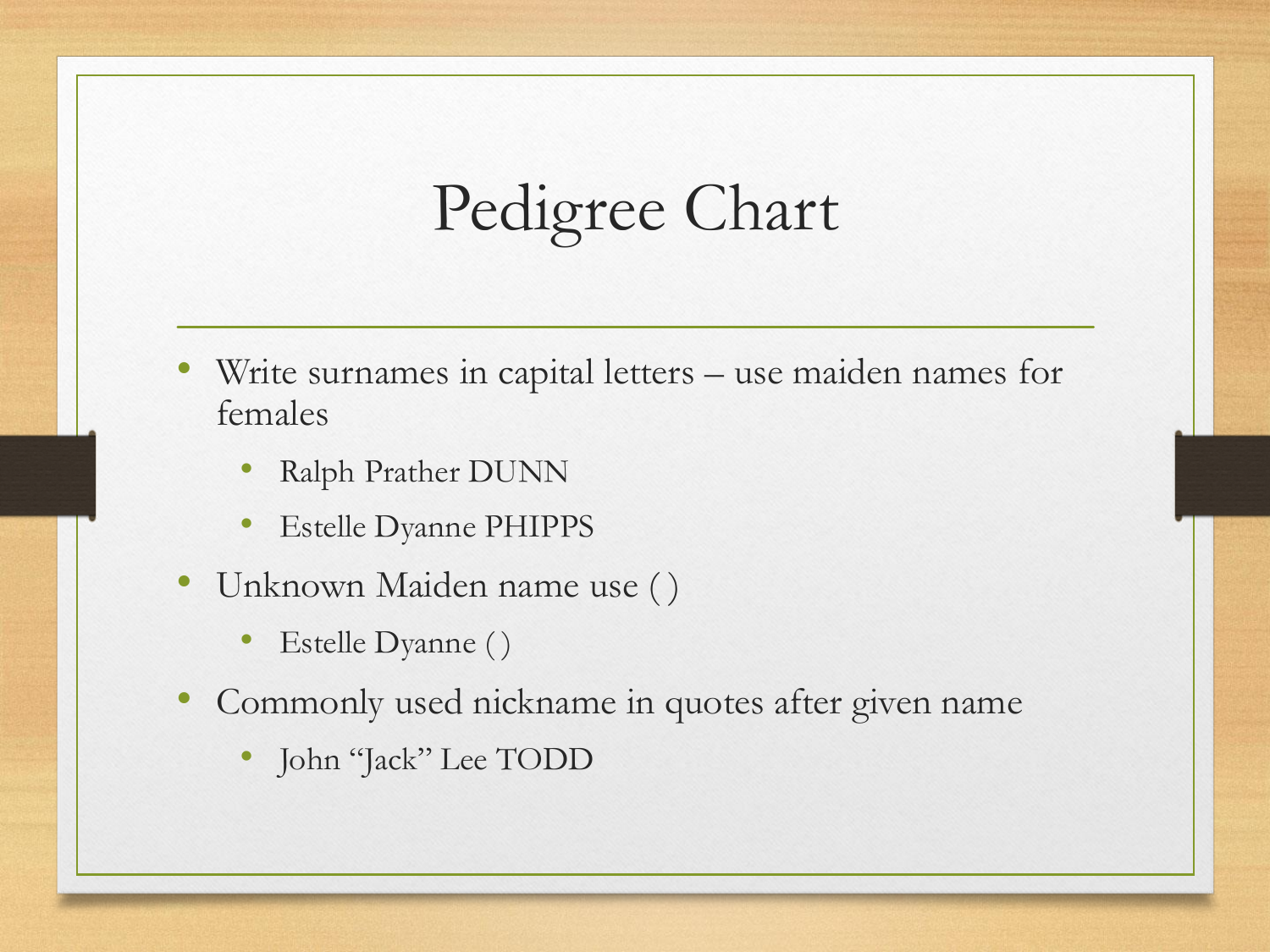- Do not use professional or military titles in the given name field. These titles are not part of a birth name but, instead, are earned titles
	- Gov. Edward Kempe DIGGES
- Write dates military style
	- 29 Mar 1961

.

- Write names of places from smallest jurisdiction to largest. This equates to: town/township/locality; county/parish/district; state/province; country.
	- Washington, Daviess, Indiana, USA
	- Chilham, Kent, England

# Be Consistent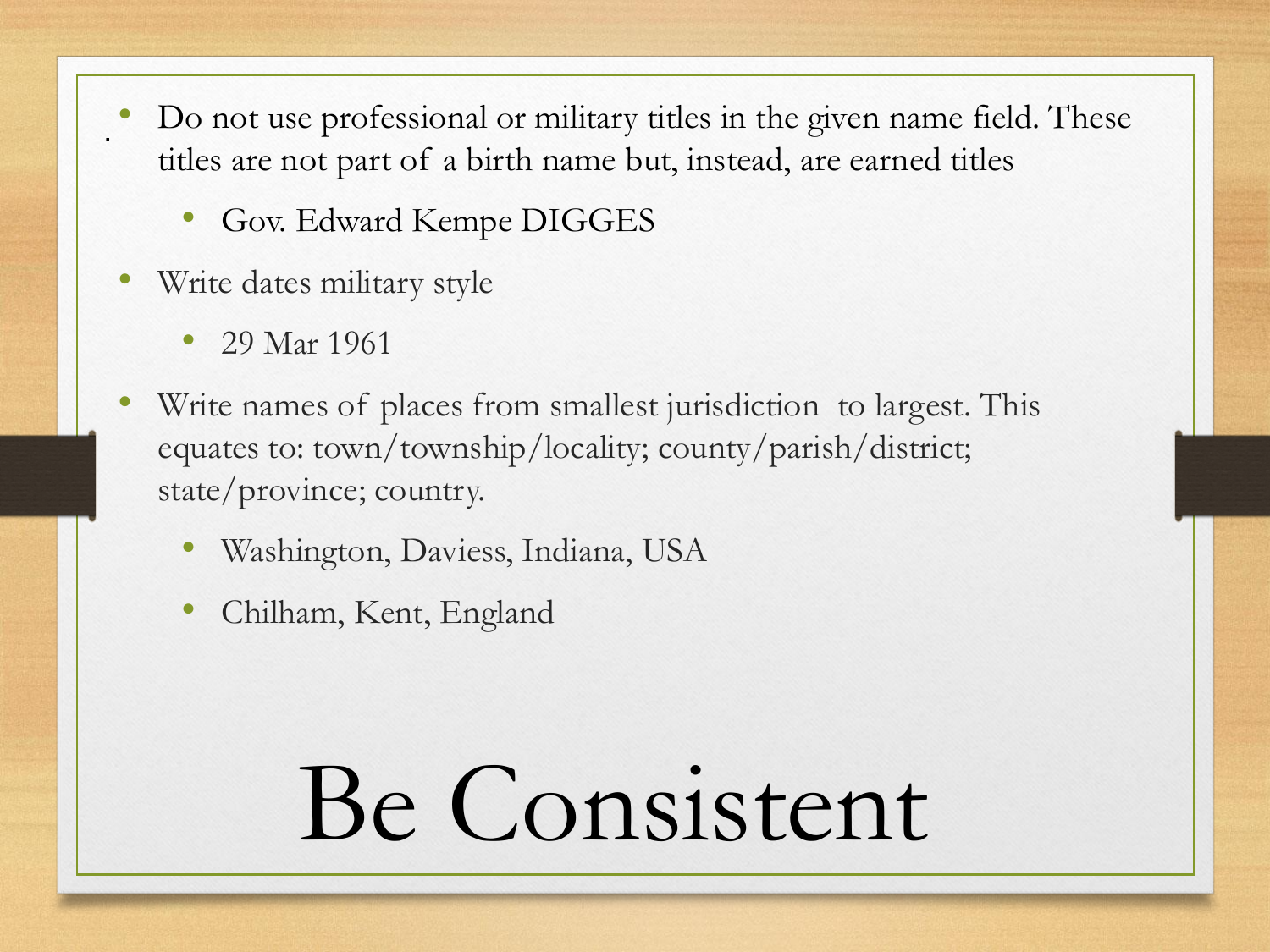| 5 Pedigree Chart No. 1                                |                         | 4           |                        |
|-------------------------------------------------------|-------------------------|-------------|------------------------|
|                                                       |                         | <b>Born</b> | Cont'                  |
| $rac{6}{7}$ $rac{7}{8}$ $rac{9}{9}$ $rac{10}{11}$     |                         | Where       | on                     |
|                                                       |                         | <b>Died</b> | Chai<br>$\overline{2}$ |
|                                                       |                         | Where       |                        |
|                                                       |                         |             |                        |
|                                                       | $\overline{\mathbf{2}}$ |             |                        |
| $\frac{12}{13}$<br>$\frac{14}{15}$                    | <b>Born</b>             |             |                        |
|                                                       | Where                   |             |                        |
|                                                       | <b>Died</b>             |             |                        |
|                                                       | Where                   |             |                        |
| $\overline{16}$                                       |                         |             |                        |
| $\overline{17}$                                       |                         | 5           |                        |
| 18                                                    |                         | <b>Born</b> | Cont'                  |
| 19                                                    |                         | Where       | on<br>Char             |
|                                                       |                         | <b>Died</b> | 3                      |
| $\frac{20}{21}$ $\frac{21}{22}$ $\frac{22}{23}$ $1$   |                         | Where       |                        |
|                                                       |                         |             |                        |
|                                                       |                         |             |                        |
| 24 Born                                               |                         |             |                        |
| 25 Where                                              |                         |             |                        |
| 26 Died                                               |                         |             |                        |
| 27 Where                                              |                         |             |                        |
|                                                       |                         |             |                        |
|                                                       |                         | 6           |                        |
| $\frac{28}{29}$ $\frac{29}{30}$ $\frac{30}{31}$       |                         | <b>Born</b> | Cont'                  |
|                                                       |                         | Where       | on<br>Char             |
| 32                                                    |                         | <b>Died</b> | 4                      |
| <b>Originated by:</b>                                 |                         | Where       |                        |
| $\frac{33}{34}$<br>$\frac{35}{35}$<br>$\frac{36}{37}$ |                         |             |                        |
|                                                       | $\overline{\mathbf{3}}$ |             |                        |
| <b>Date</b>                                           | <b>Born</b>             |             |                        |
|                                                       | Where                   |             |                        |
| $\begin{array}{r} 38 \\ 39 \\ 40 \end{array}$         | <b>Died</b>             |             |                        |
|                                                       | Where                   |             |                        |
|                                                       |                         |             |                        |
| $\overline{41}$                                       |                         | 7           |                        |
|                                                       |                         | <b>Born</b> | Cont'                  |
|                                                       |                         | Where       | on<br>Char             |
| $\frac{42}{13}$                                       |                         | <b>Died</b> | 5                      |
| 45                                                    |                         | Where       |                        |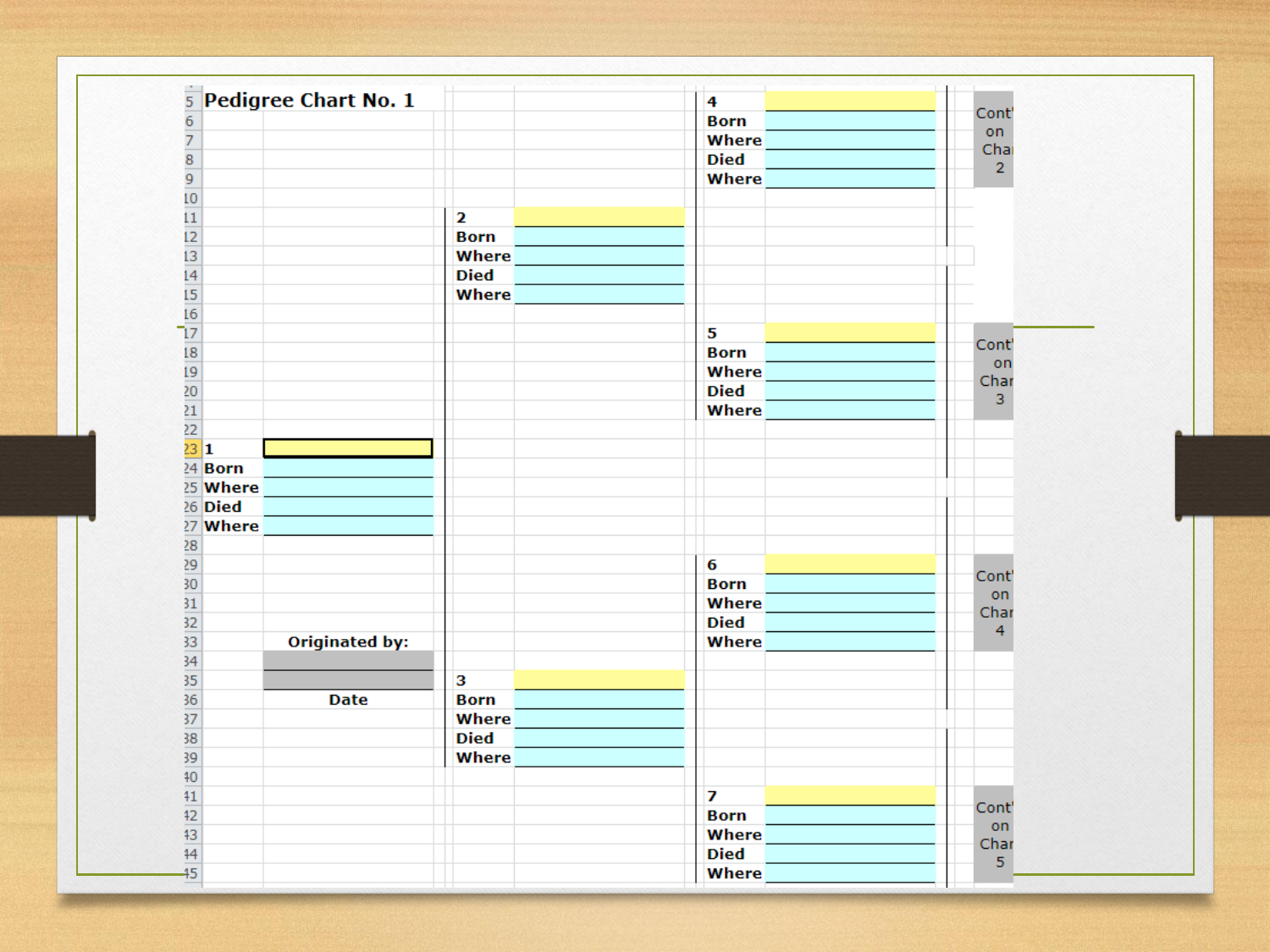|             | Andrew CARNEGIE                               |
|-------------|-----------------------------------------------|
| <b>Born</b> | 25 Nov 1835                                   |
|             | 25 Where Dunfermline, Fife, Scotland          |
| 26 Died     | 11 Aug 1919                                   |
|             | ?7 Where Lenox, Berkshire, Massachusetts, USA |
|             |                                               |
|             |                                               |
|             |                                               |
|             |                                               |
|             | William "Banner" W. BRUMMETT                  |
|             | <b>Born</b> 16 Apr 1795                       |
|             | <b>Where Tennessee, USA</b>                   |
|             | <b>Died</b> 19 Apr 1853                       |
|             | <b>Where Daviess, Indiana, USA</b>            |
|             |                                               |
|             |                                               |
|             |                                               |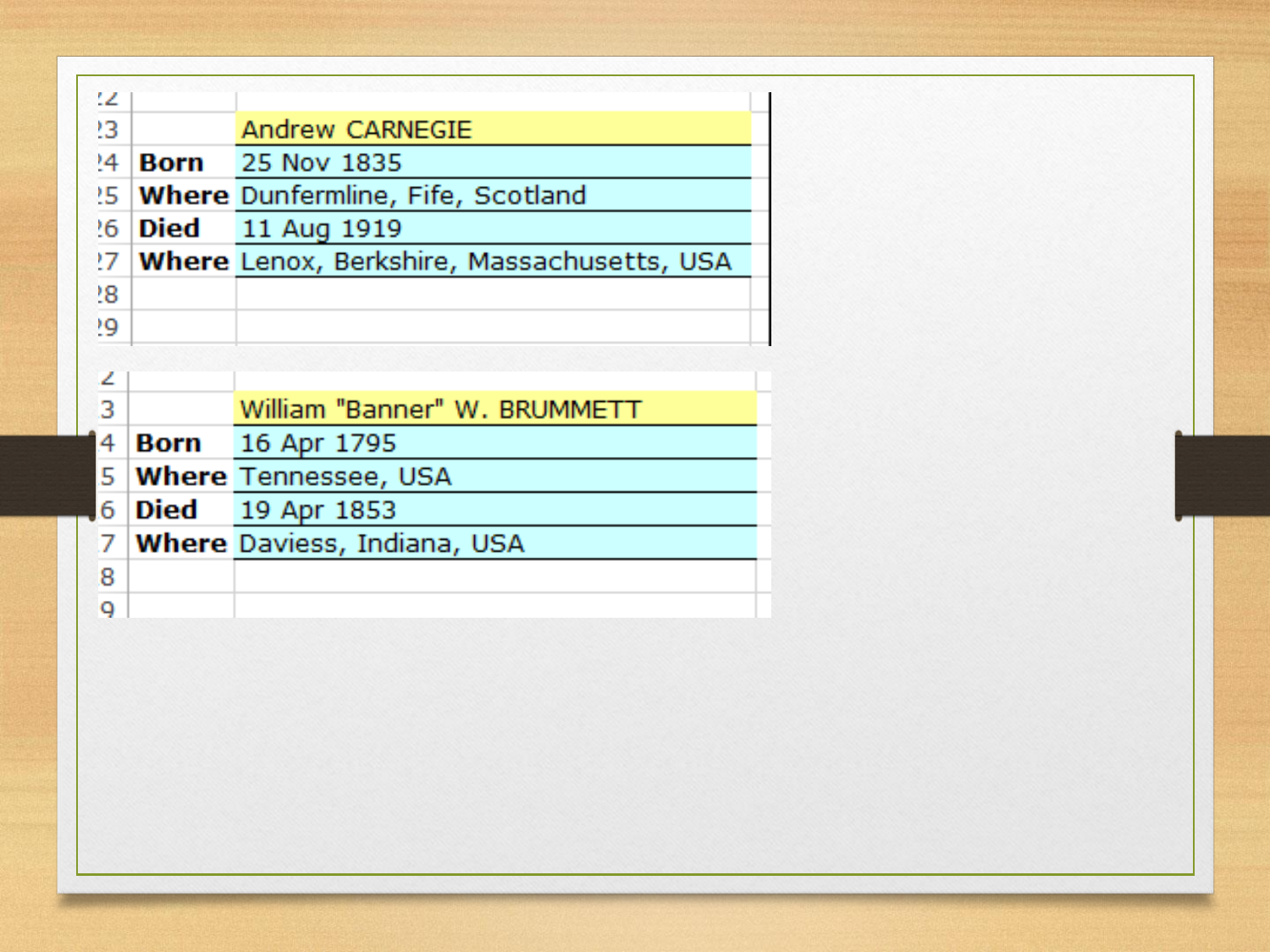|                | <b>Family Group Sheet Sample</b>   |                                            |                                               |  |  |
|----------------|------------------------------------|--------------------------------------------|-----------------------------------------------|--|--|
|                |                                    |                                            |                                               |  |  |
|                | <b>Number</b><br>$\overline{2}$    |                                            | <b>HUSBAND'S Full Nam</b> William David BLAKE |  |  |
|                | When                               | Where                                      | Sources                                       |  |  |
| <b>Birth</b>   | 6-Sep-1945                         | Anyplace, IN                               | Lincoln County Birth Records Vol.7,pg.7       |  |  |
|                | Marriage 3-Aug-1971                |                                            |                                               |  |  |
| Death          |                                    |                                            |                                               |  |  |
| <b>Burial</b>  |                                    |                                            |                                               |  |  |
|                | Other wives (No. 1, 2, etc.)       |                                            |                                               |  |  |
|                | His father                         | William James BLAKE                        |                                               |  |  |
| L              | His mother                         | Ann Marie CARPENTER                        |                                               |  |  |
| $\overline{2}$ | $\overline{3}$<br>Number           | <b>WIFE'S Maiden NameIrene Ellen SMITH</b> |                                               |  |  |
|                | When                               | Where                                      | Sources                                       |  |  |
| <b>Birth</b>   | 8-Oct-1945                         | Anywhere, IN                               | Lincoln County Birth Records Vol.8,pg.12      |  |  |
| Death          |                                    |                                            |                                               |  |  |
| <b>Burial</b>  |                                    |                                            |                                               |  |  |
|                | Other Husbands                     |                                            |                                               |  |  |
|                | Her father                         | <b>Howard Leon SMITH</b>                   |                                               |  |  |
|                | Her mother                         | Hazel Ann JONES                            |                                               |  |  |
|                |                                    |                                            |                                               |  |  |
|                |                                    | Children - in order of birth               |                                               |  |  |
|                |                                    |                                            |                                               |  |  |
|                | 1. Name Susan Irene BLAKE          |                                            |                                               |  |  |
|                | When                               | Where                                      | Sources                                       |  |  |
| <b>Birth</b>   | 2-Jun-1973                         | Somewhere, IN                              | BLAKE Family Bible; Irene SMITH BLAKE         |  |  |
| Death          |                                    |                                            | 8-Aug-1990                                    |  |  |
| Marriage       |                                    |                                            |                                               |  |  |
|                | Name of spouse                     |                                            |                                               |  |  |
| <b>Birth</b>   |                                    |                                            |                                               |  |  |
| Death          |                                    |                                            |                                               |  |  |
|                | 2. Name Timothy Leon BLAKE (twin)  |                                            |                                               |  |  |
|                | When                               | Where                                      | Sources                                       |  |  |
| <b>Birth</b>   | 3-Mar-1975                         | Somewhere, IN                              | U.S. Passport #555                            |  |  |
| Death          |                                    |                                            |                                               |  |  |
|                |                                    |                                            |                                               |  |  |
| Marriage       |                                    |                                            |                                               |  |  |
|                | Name of spouse                     |                                            |                                               |  |  |
| <b>Birth</b>   |                                    |                                            |                                               |  |  |
| Death          |                                    |                                            |                                               |  |  |
|                | 3. Name Tamara Leanna BLAKE (twin) |                                            |                                               |  |  |
|                | When                               | Where                                      | Sources                                       |  |  |
| <b>Birth</b>   | 3-Mar-1975                         | Somewhere, IN                              | HINSHAW Quaker recs: Vol I Pg 35              |  |  |
| Death          |                                    |                                            |                                               |  |  |
| $\overline{4}$ |                                    |                                            |                                               |  |  |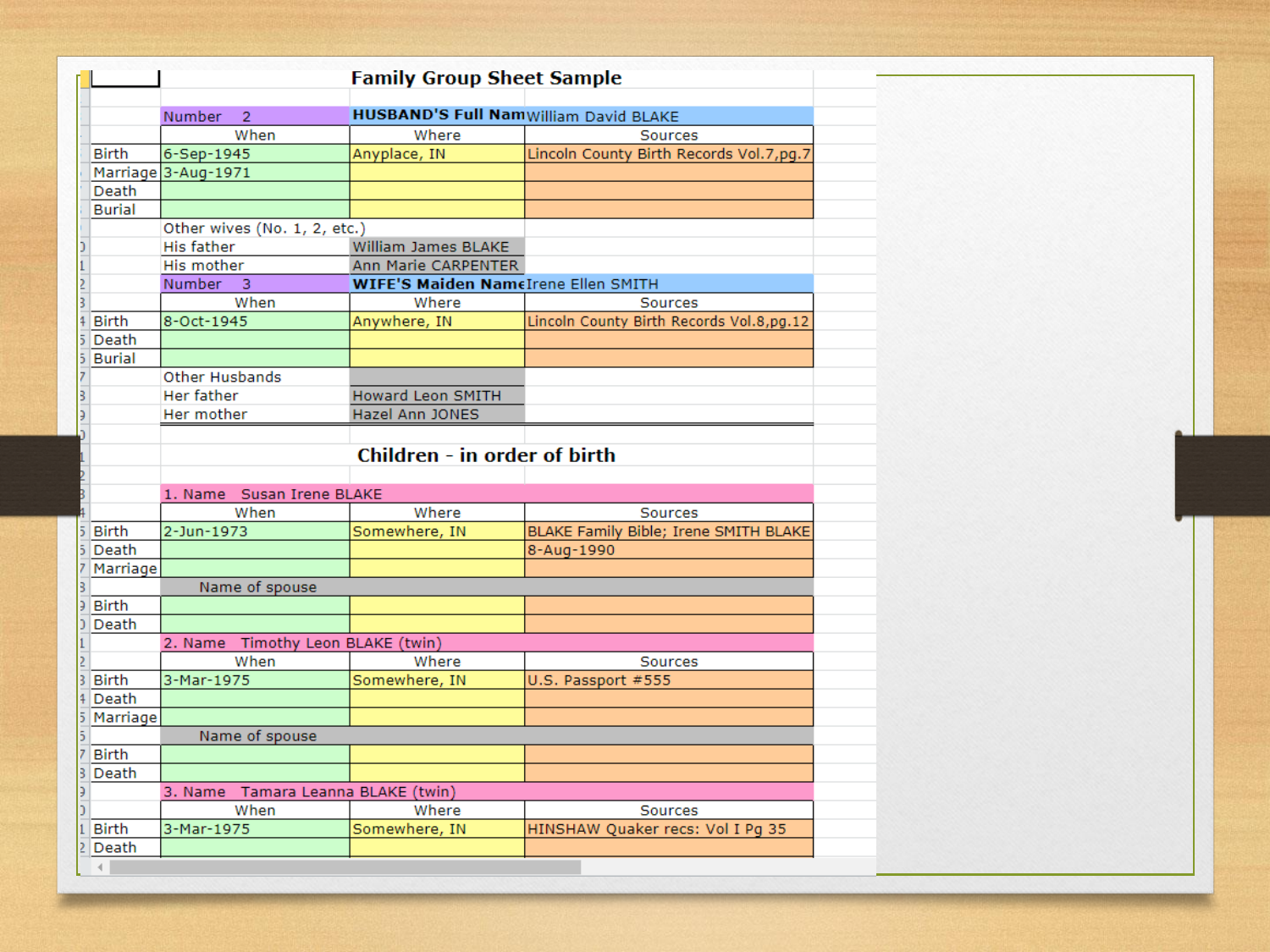| Use "Alt" key and "Enter" key to make returns in a cell. |                    | 4-H 748I-W |  |  |  |  |
|----------------------------------------------------------|--------------------|------------|--|--|--|--|
| Name of 4-H Member_                                      |                    |            |  |  |  |  |
| <b>Information Worksheet</b>                             |                    |            |  |  |  |  |
|                                                          | $#1$ on chart $\_$ |            |  |  |  |  |
| Places of residence:                                     |                    |            |  |  |  |  |
| <b>Schools attended:</b>                                 |                    |            |  |  |  |  |
| 4-H Club(s) / 4-H projects taken:                        |                    |            |  |  |  |  |
| School activities and clubs:                             |                    |            |  |  |  |  |
| <b>Religious affiliations:</b>                           |                    |            |  |  |  |  |
| Hobbies, community service, ect.:                        |                    |            |  |  |  |  |
| Medical history, diseases, etc.:                         |                    |            |  |  |  |  |
| Other information:                                       |                    |            |  |  |  |  |
|                                                          |                    |            |  |  |  |  |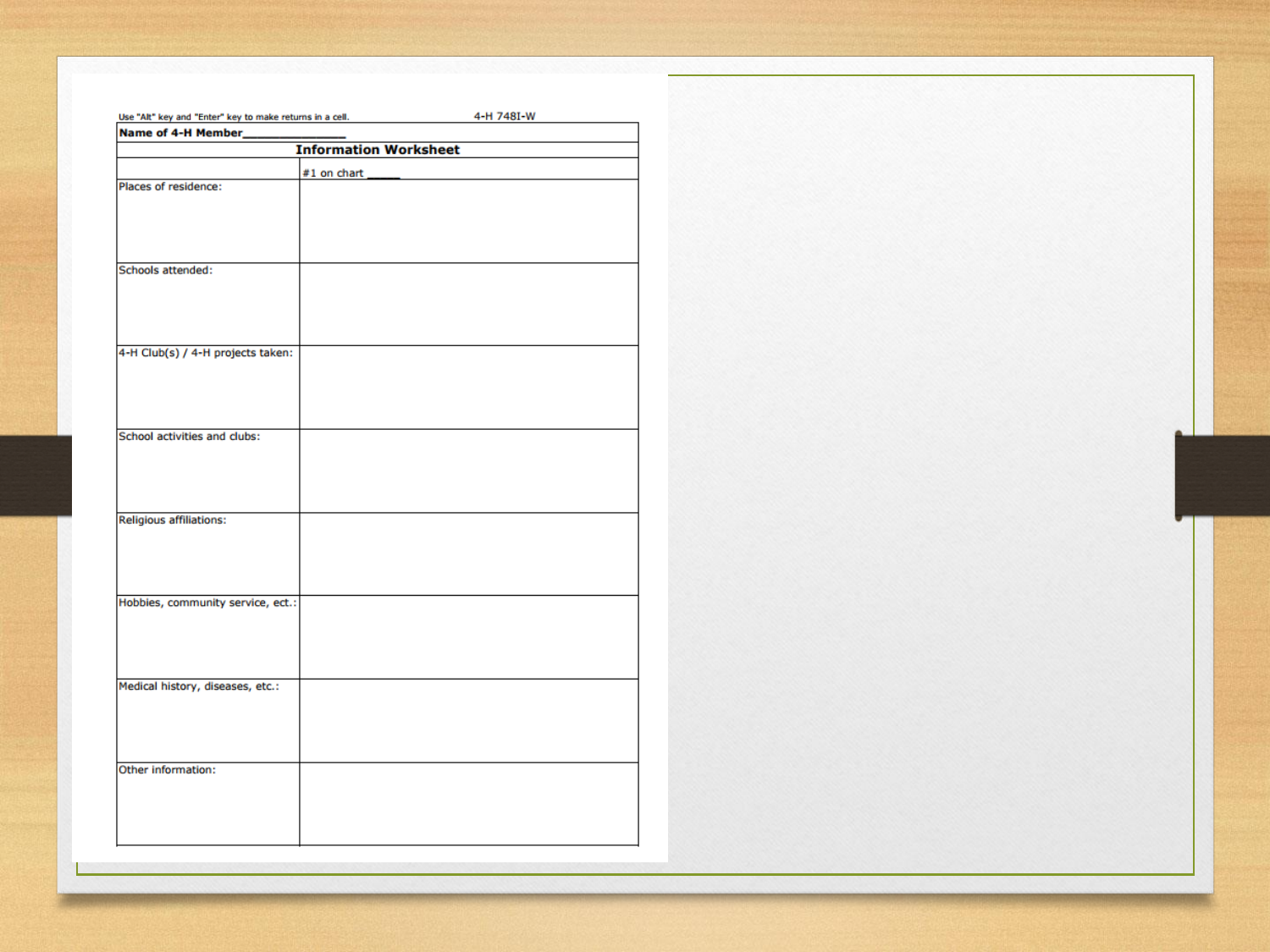|             | 4-H 748Db-W                      |                |  |
|-------------|----------------------------------|----------------|--|
| <b>Date</b> | Activity (Interview, etc.) Where | <b>Results</b> |  |
|             |                                  |                |  |
|             |                                  |                |  |
|             |                                  |                |  |
|             |                                  |                |  |
|             |                                  |                |  |
|             |                                  |                |  |
|             |                                  |                |  |
|             |                                  |                |  |
|             |                                  |                |  |
|             |                                  |                |  |
|             |                                  |                |  |
|             |                                  |                |  |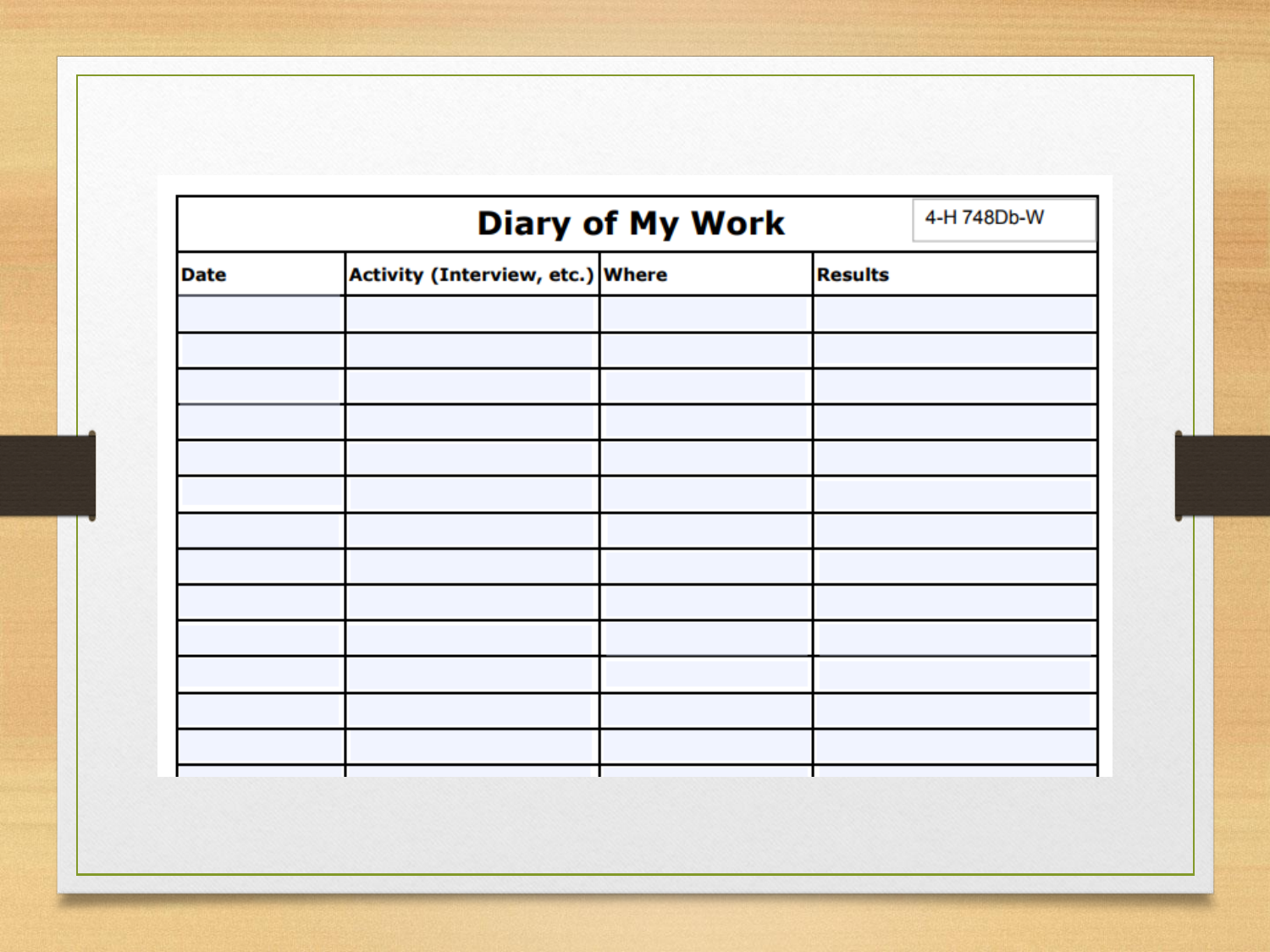## Genealogy Software

- [http://www.toptenreviews.com/software/home/bes](http://www.toptenreviews.com/software/home/best-genealogy-software/) t-genealogy-software/
- Research differences
	- Does it have contemporary options?
	- Is it Aesthetically pleasing?
	- Does it support in program searches?
	- Does it connect with Ancestry?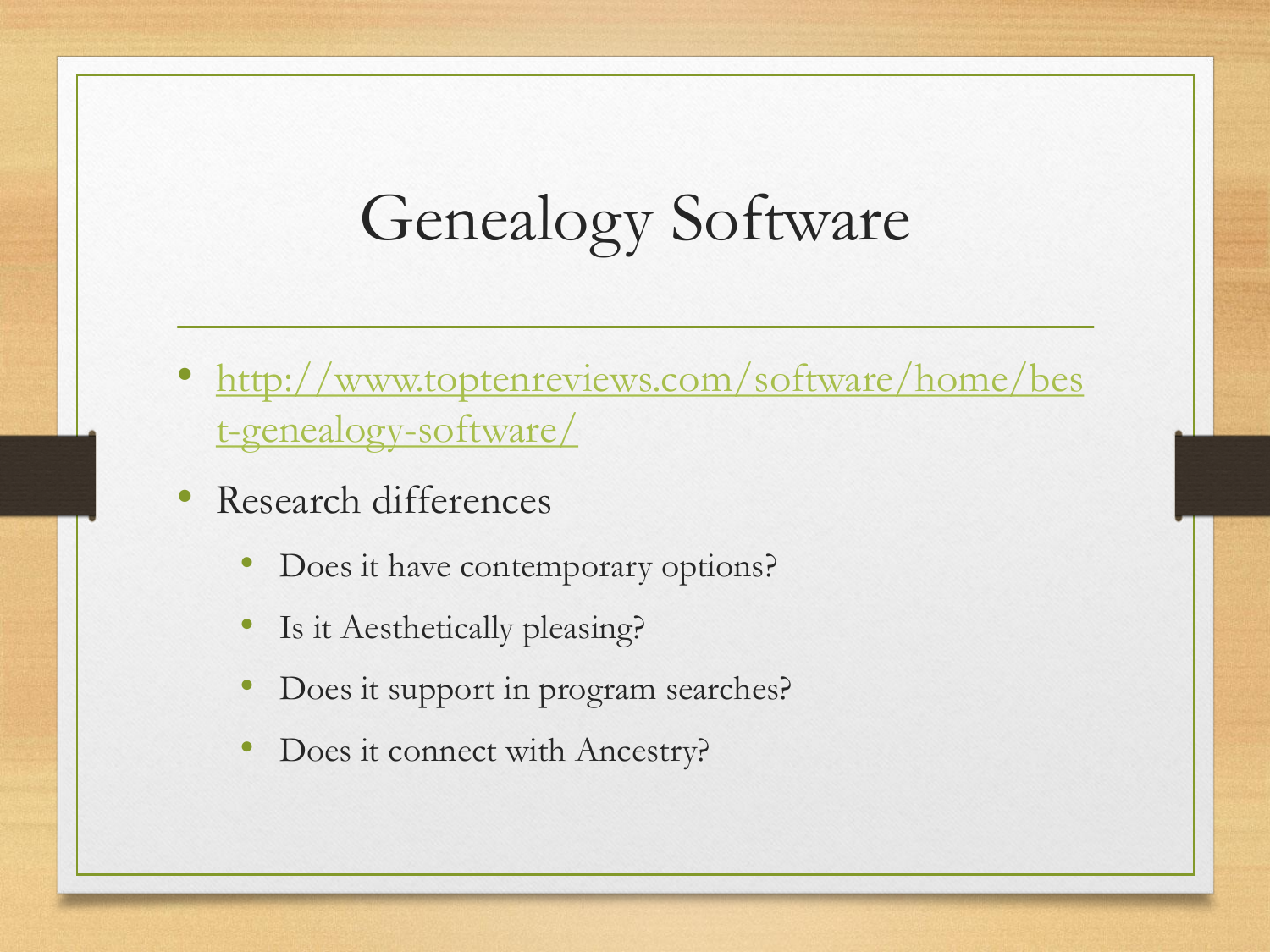## Evaluate complied information

- Evaluate written and oral evidence
- Just because it is in print (or online, or what Grandma told you) doesn't make it true.
- Be wary of copying other's research
- Use primary sources the best you can (created by an eyewitness of an event)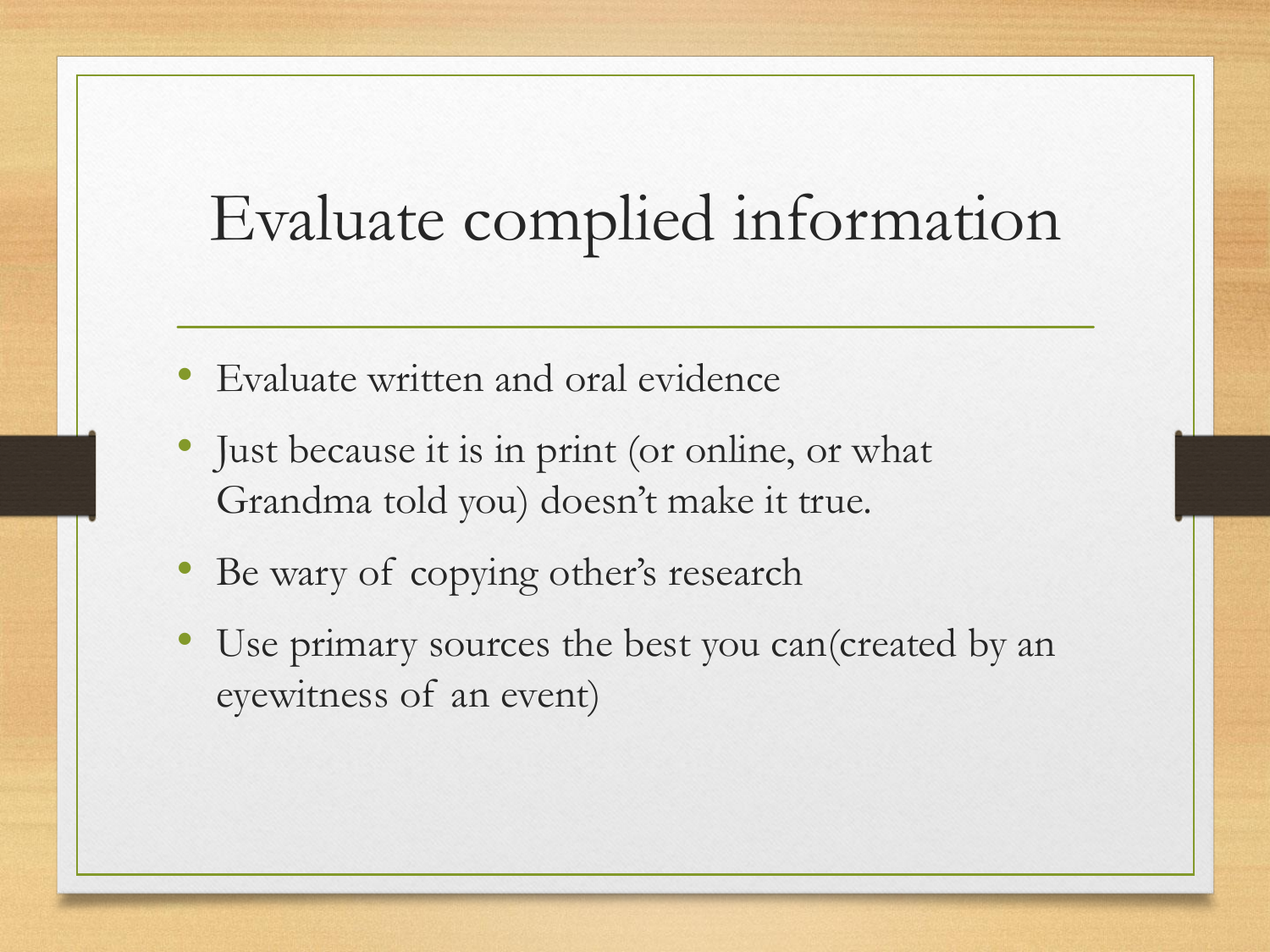#### SPL Resources

- Martin County Cemeteries, Marriages, Obituaries
- Martin County Census 1850, 60, 70, 80 and 1920
- Family histories
- Books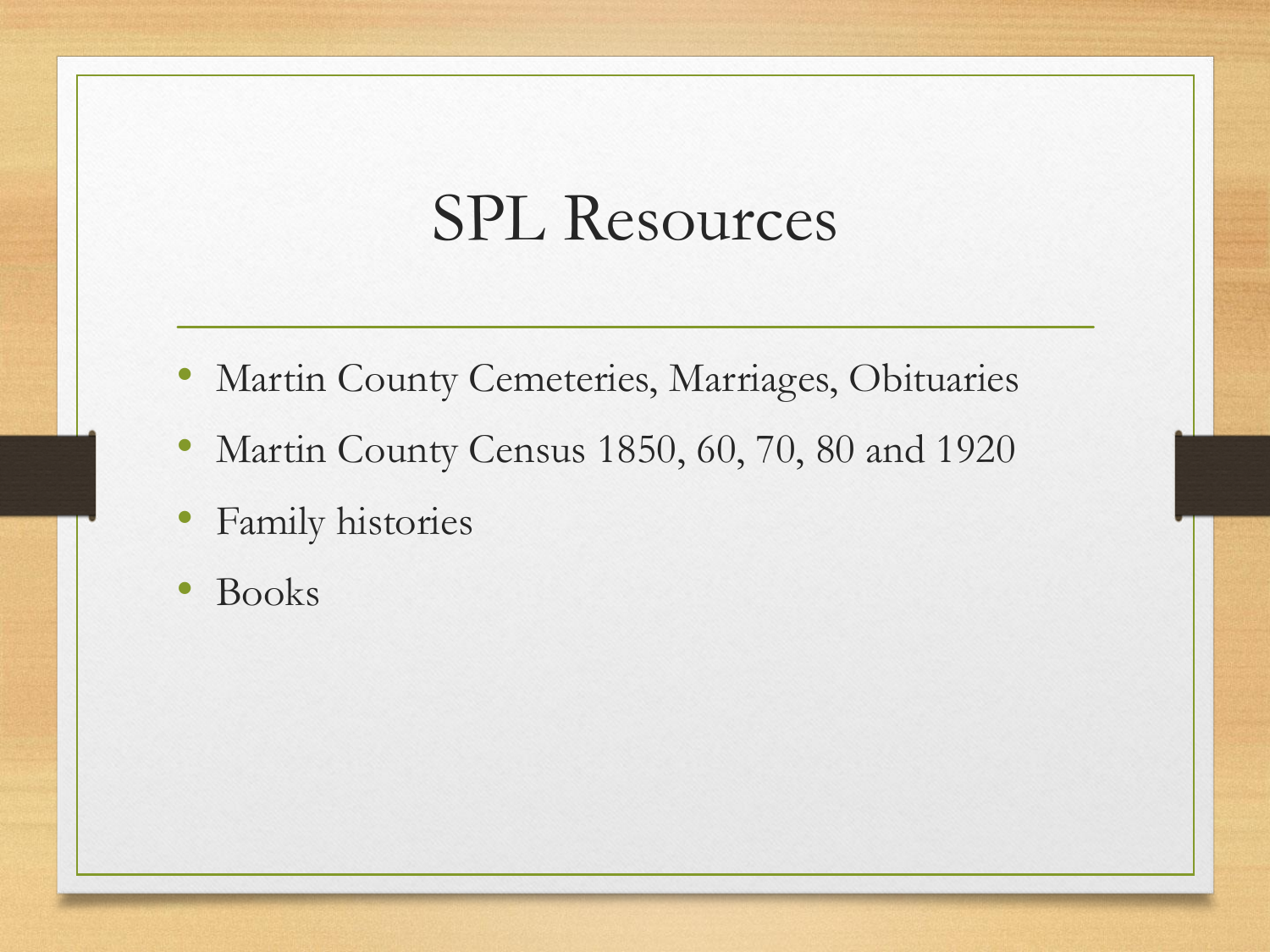#### Vital Records

- Vital Records are civil records of birth, marriage, death, etc. (began mid 19 – early 20 century) Start with self.
- Birth Certificate: Full birth name, birth date, parents, their birthplaces
- Death Certificate: Name, place and cause of death, name of deceased parents, residence at time of death, date of death and burial date, name of informant, funeral home/cemetery.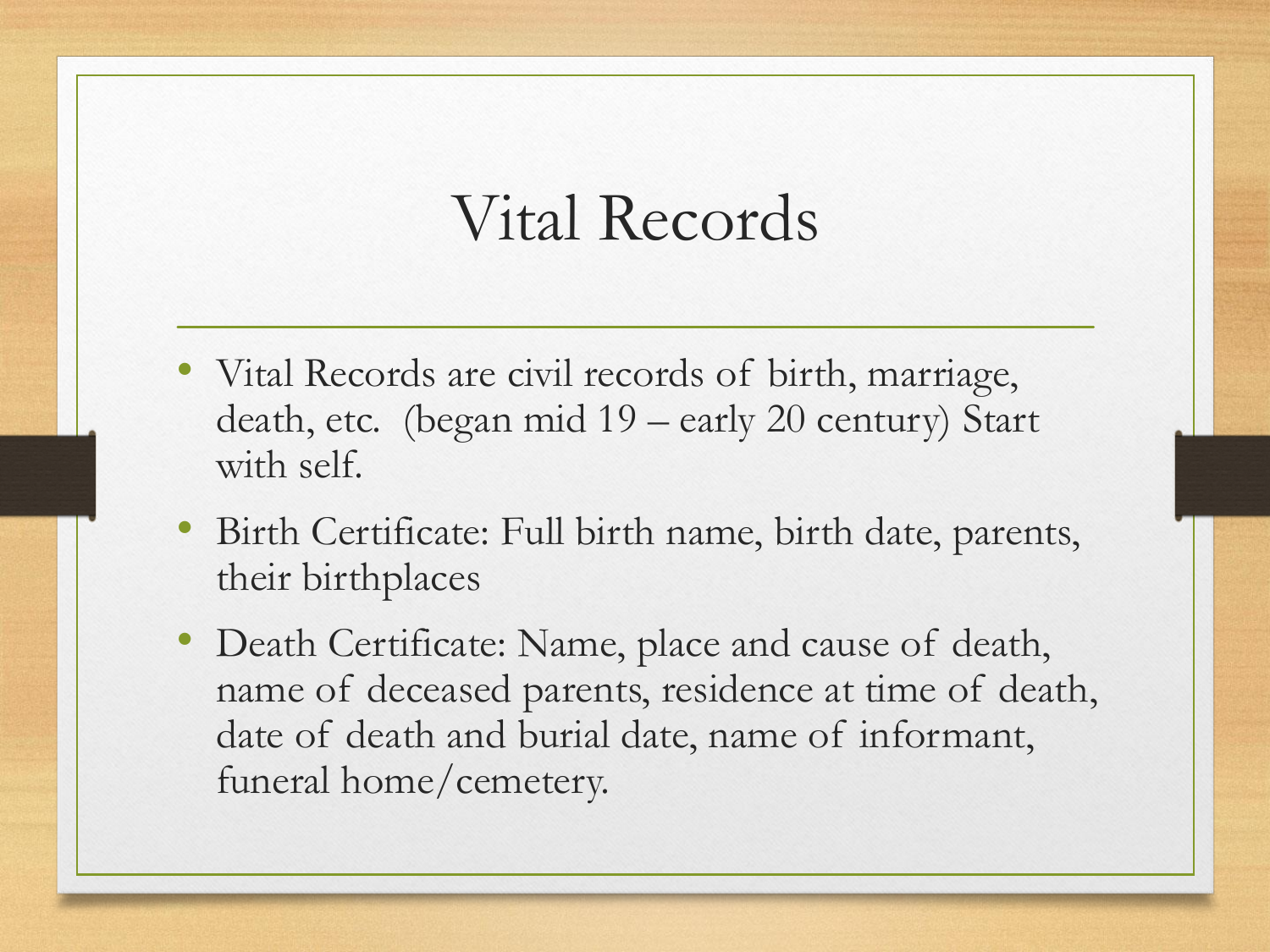#### Vital Records

- Marriage Records
- Visit local courthouse or use postal mail **OTHER**
- Social Security Death Index
- Church records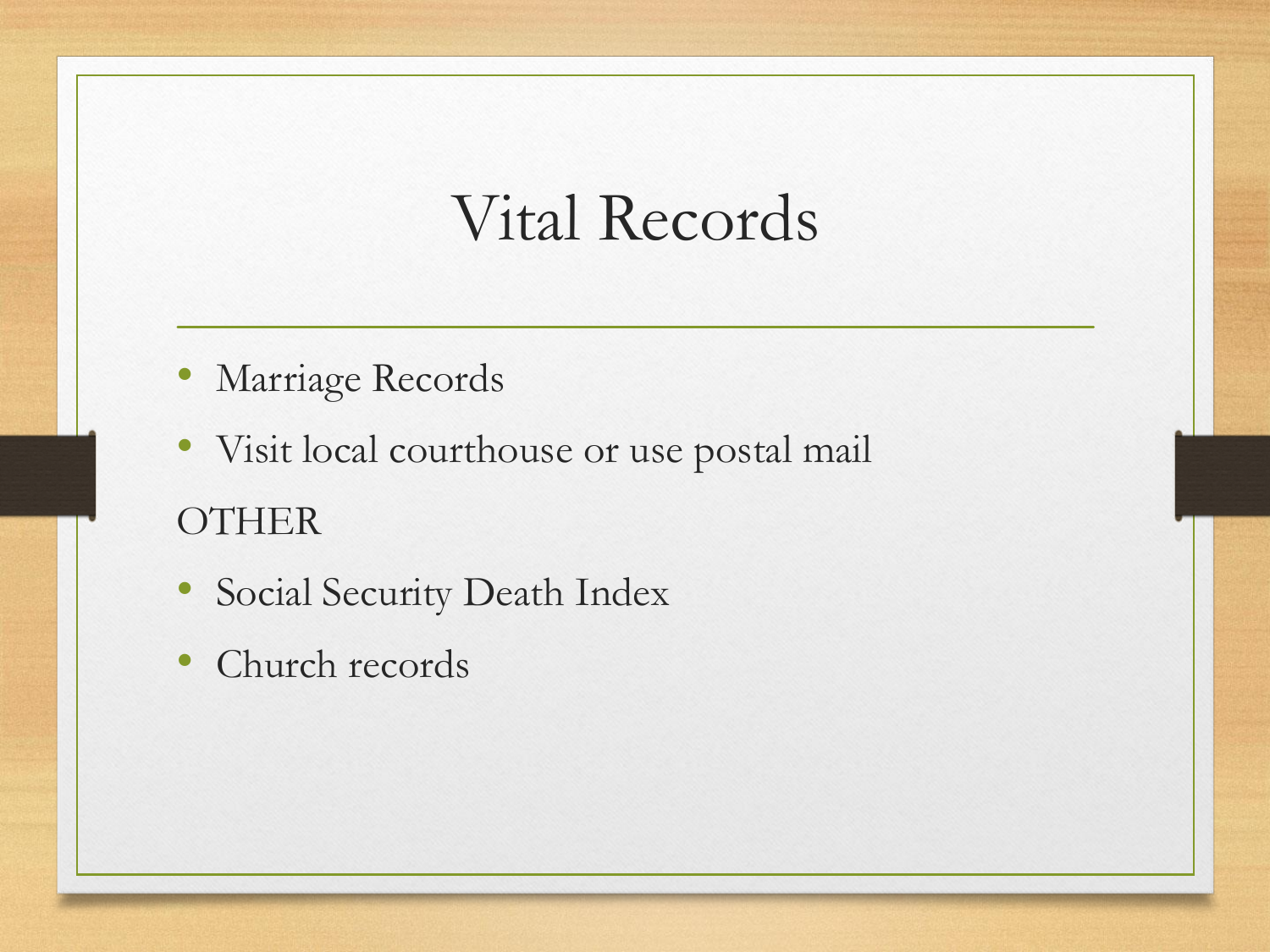## **IMPORTANT!**

- The Internet is not necessarily the best place to **begin** your family research.
	- Interview family members FIRST!
	- Collect documents (see previous slide)
- Remember that you **will not** be able to find everything online.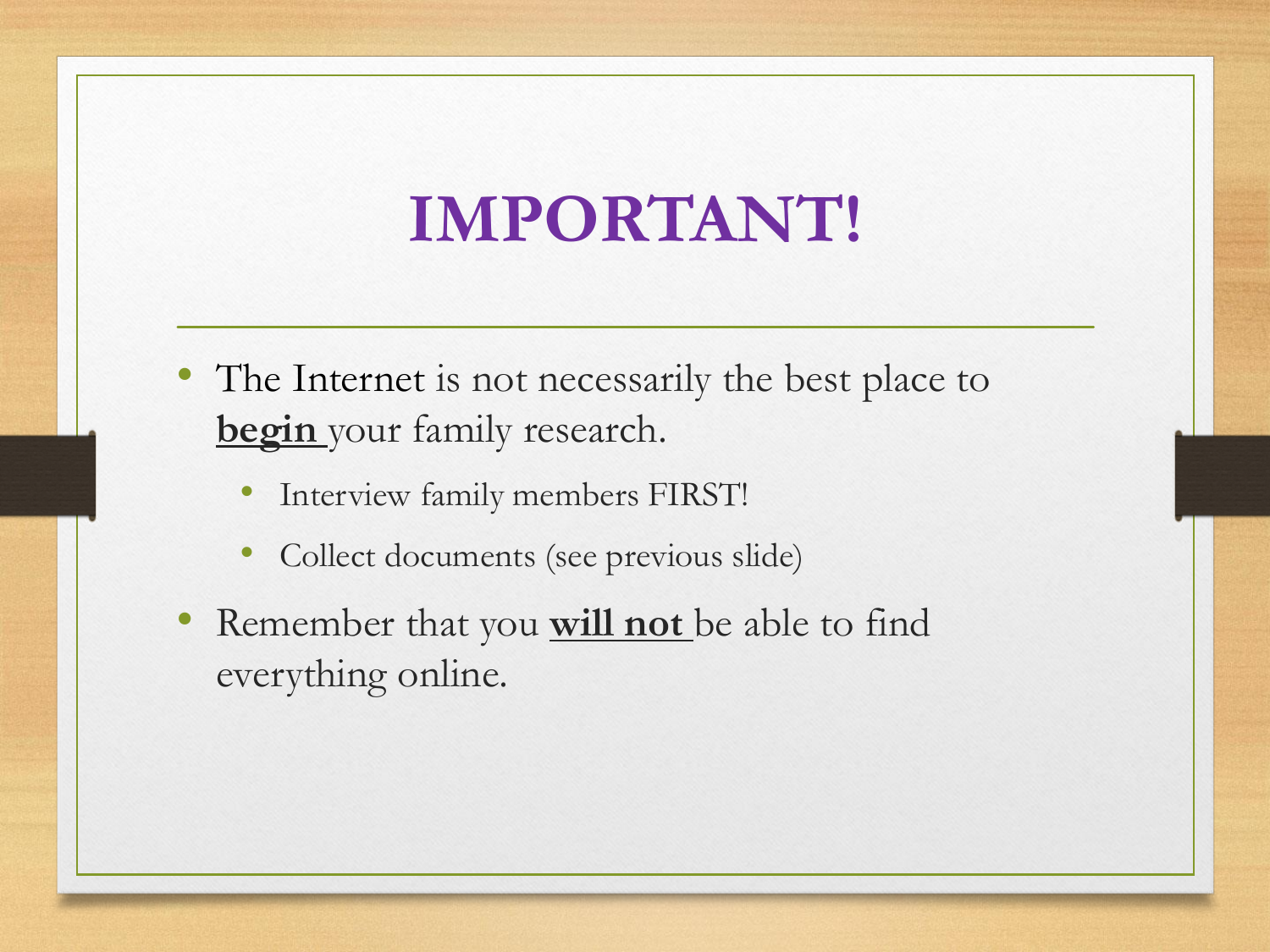## What the Internet **can** offer:

- Indexes and (some) vital statistics records
- Classified directories and collections of Web genealogical resources
- Personal family history pages posted by other researchers
- Genealogy discussion groups
- City, county and state genealogical or historical society pages
- Individual library websites with information about locations, schedules and holdings.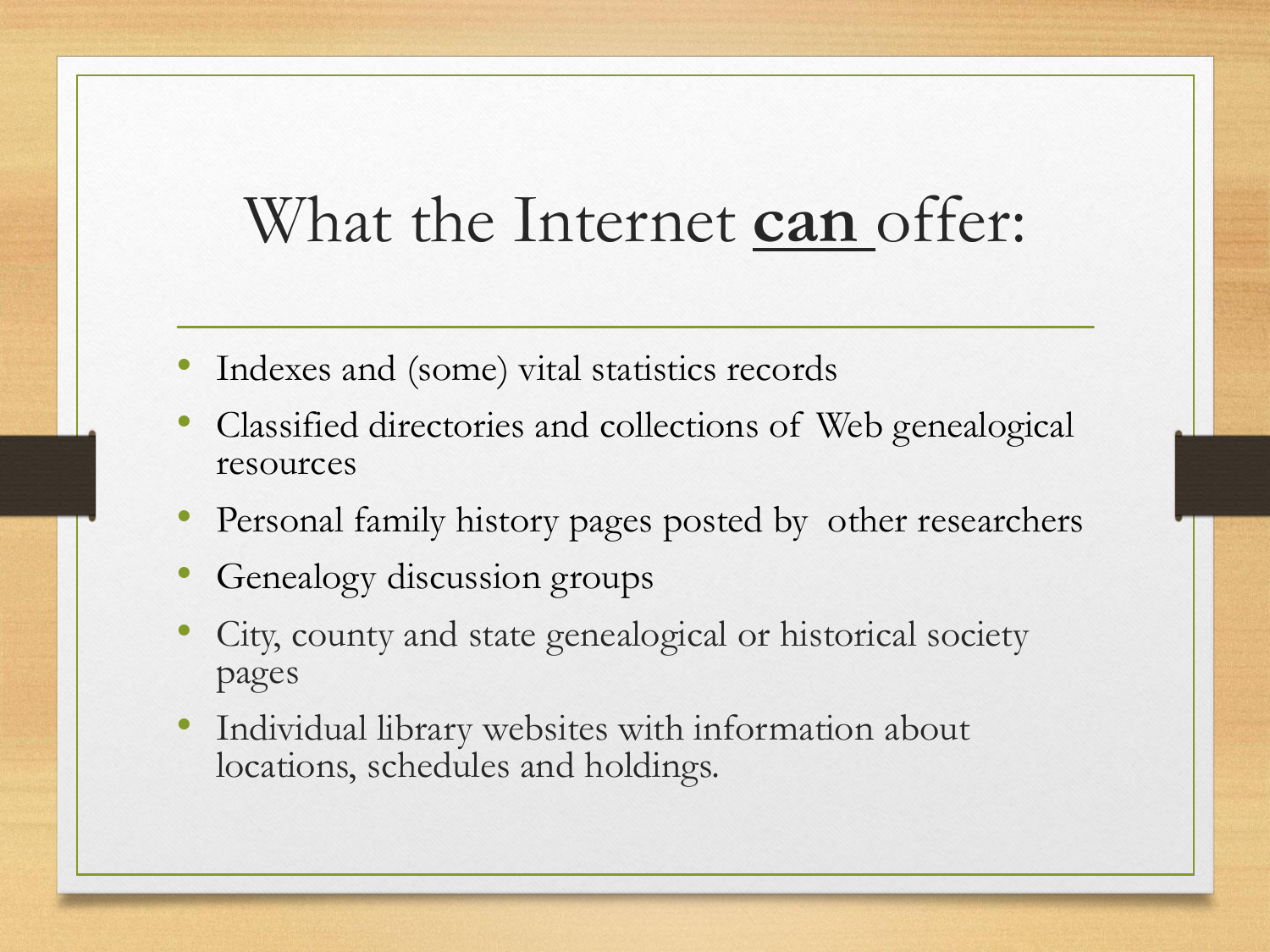#### What the Internet **cannot** offer:

- Information about every family or ancestor  $-$  if no one has placed it online, it won't be there
- Accuracy or authenticity of the information found on any site – always look for documentations to support the information
- Original documents although some items, like census records, can be viewed online and copied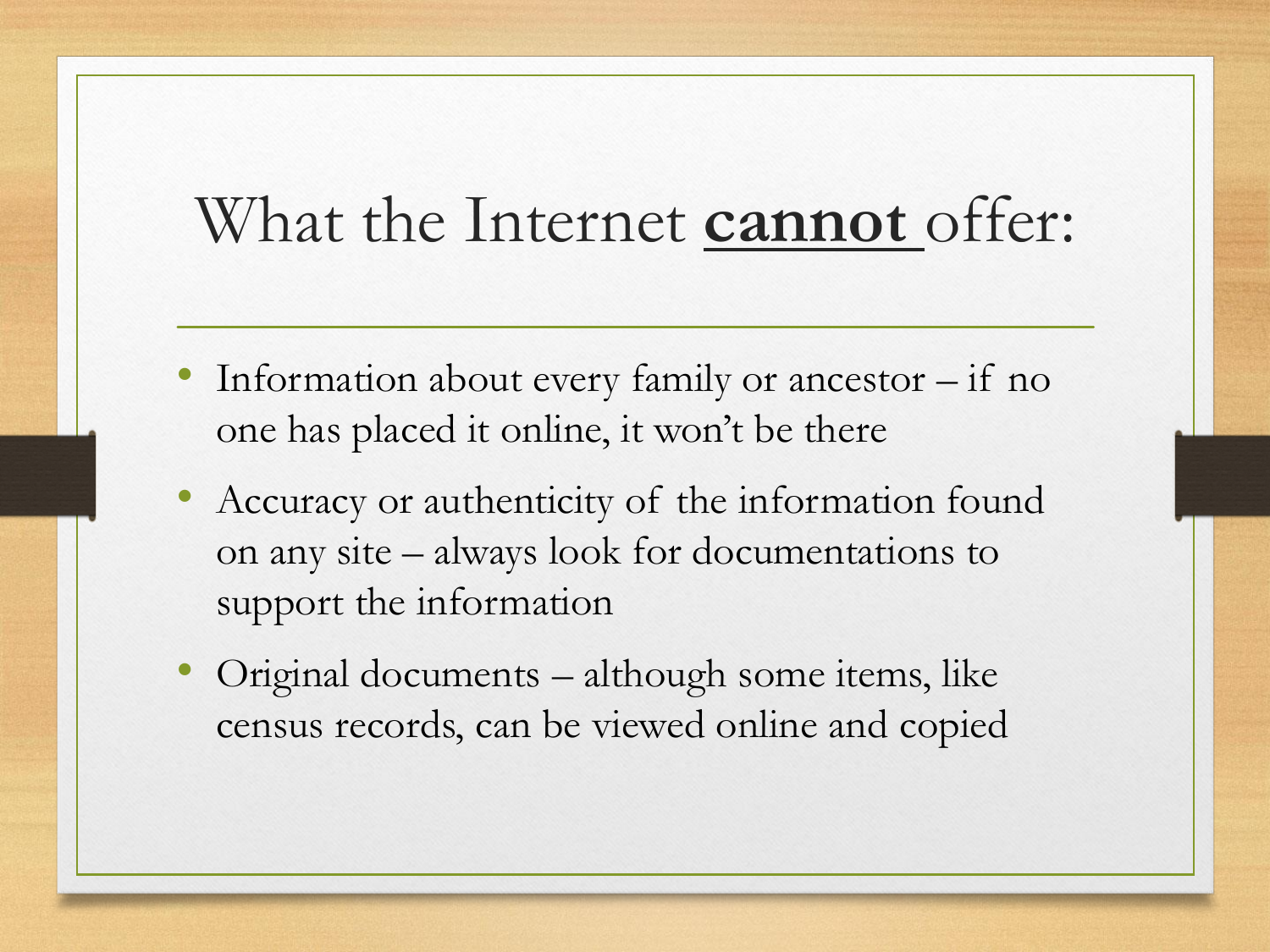#### Also important to remember:

- Always read over search tips or explore advanced search options
- Perform the same search on a couple of different sites
- **These tips will save you time and the aggravation of chasing wrong or incomplete information!**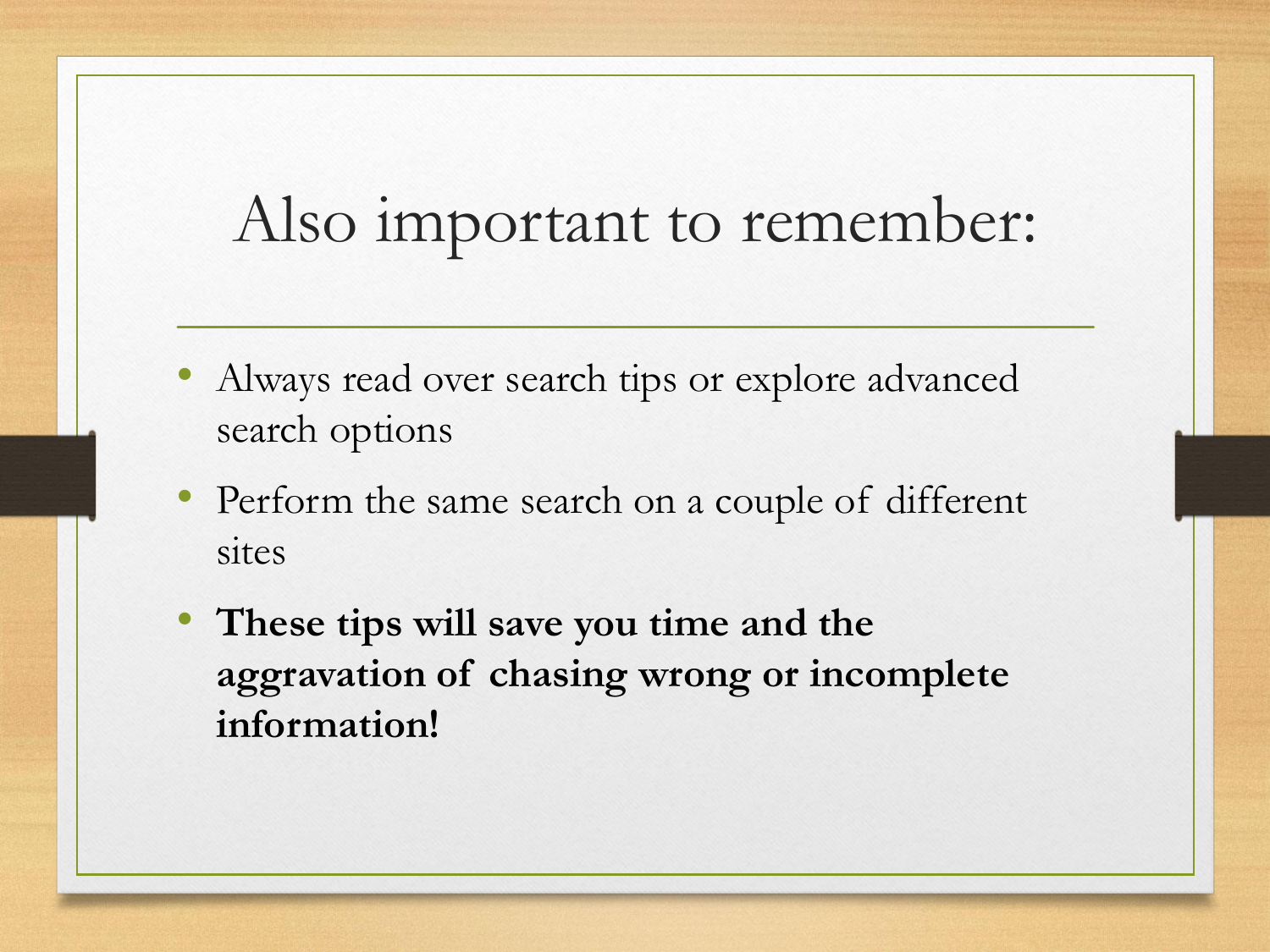## Ancestry

- [Ancestrylibrary.com](https://www.ancestrylibrary.com/) free access inside WCPL
	- Download and print forms
	- Has alphabetical "card catalog" of its databases
	- Every U.S. Federal Census between 1870-1930 is now searchable by everyone.
	- Cannot edit or create a family tree-must have personal subscription [www.ancestry.com](http://www.ancestry.com/)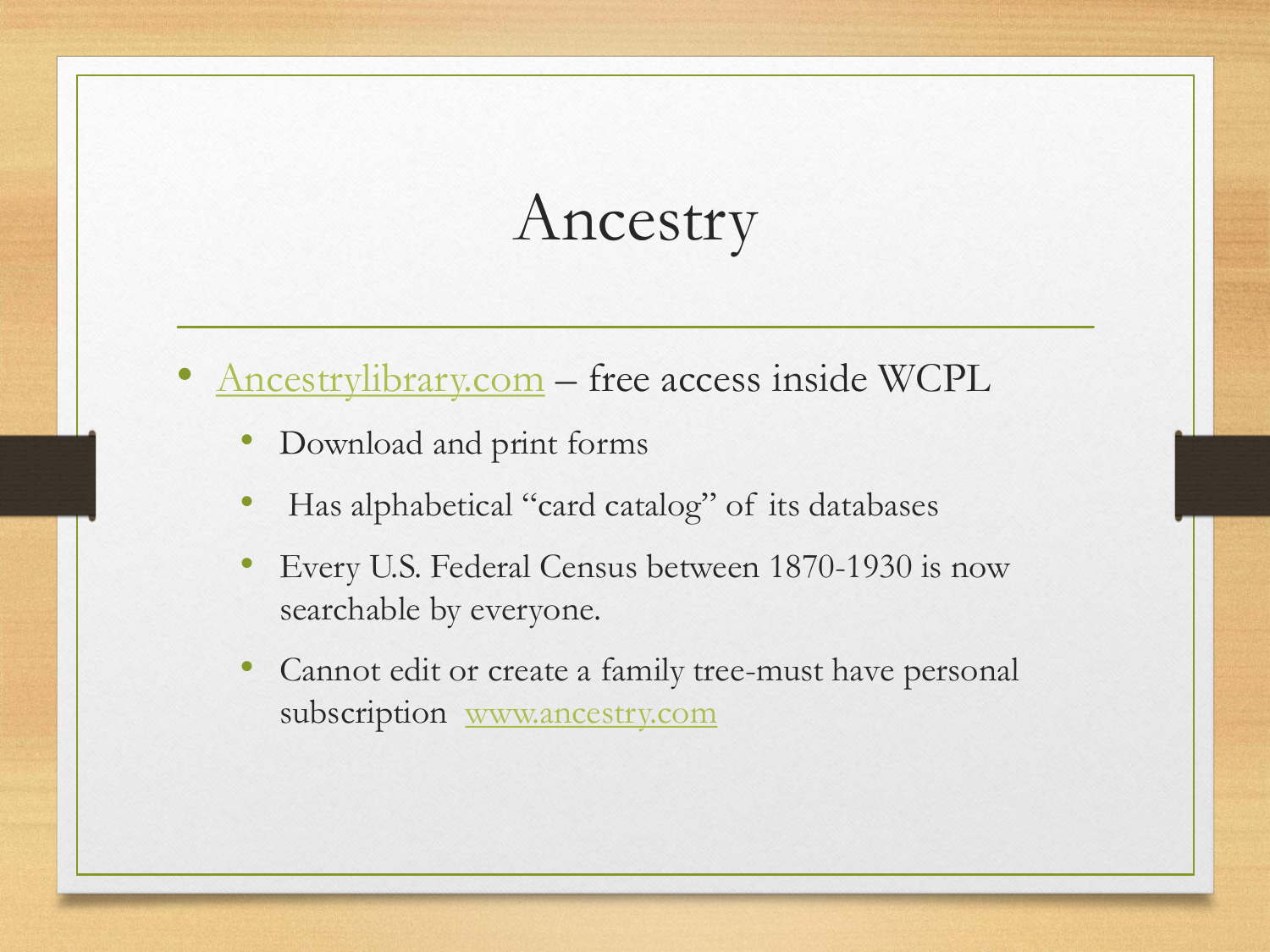## Heritage Quest

- [www.heritagequest.com](http://www.heritagequest.com/) Available at WCPL
	- Offers census
	- 25,000+ searchable family and local history books
	- Features PERSI, the periodical source index, which allows you to search for articles about people and places.
	- Offers Revolutionary War and Freedman's Bank databases.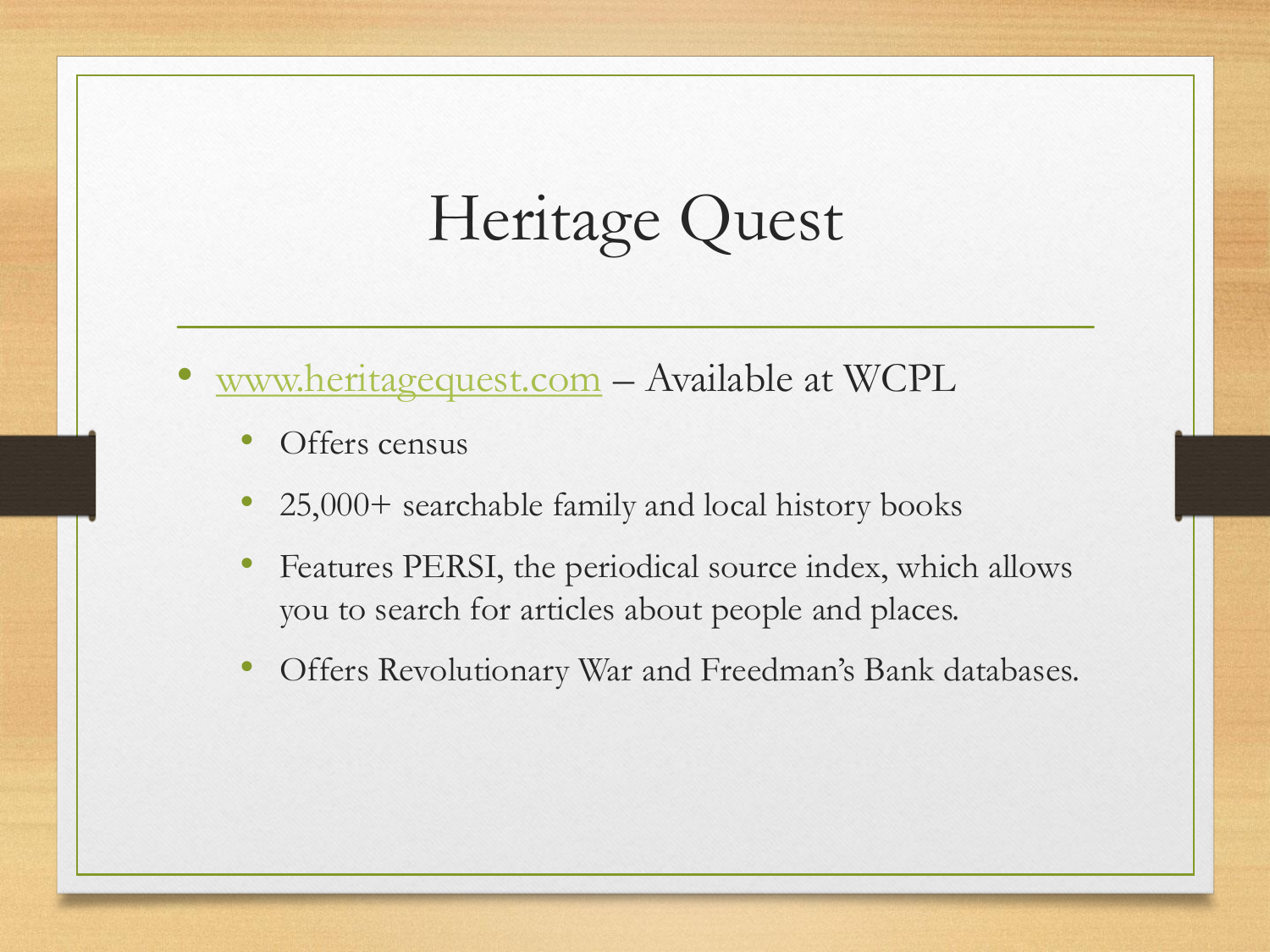## FamilySearch

- **Familysearch.org** free on the web
	- Access to records from around the world
	- Excellent for European research
	- A non-profit services sponsored by the Church of Jesus-Christ of Latter-day-Saints
	- Free registration is offered for the site, not required to register to search only
	- Allows you to add your family tree and make edits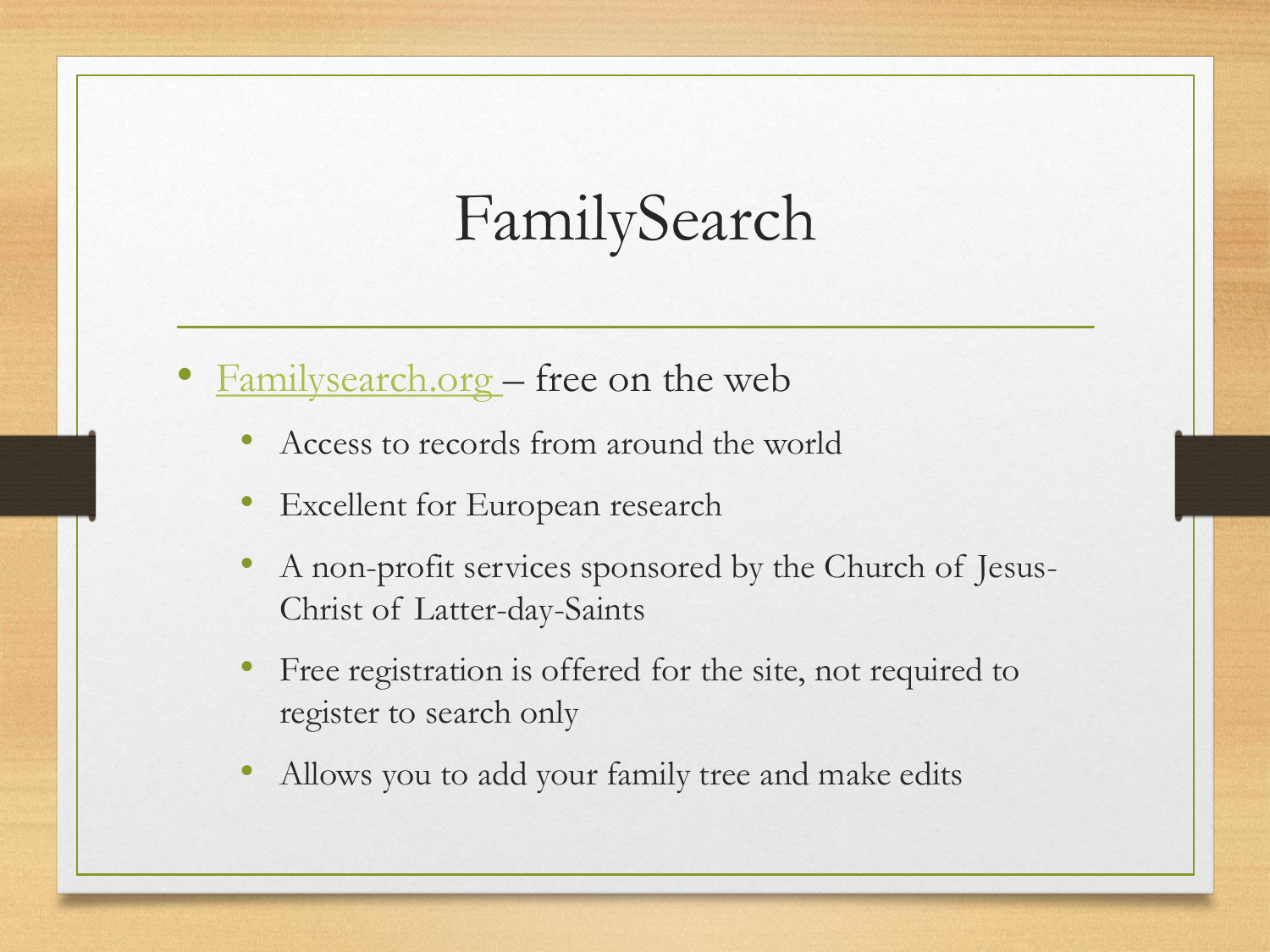#### RootsWeb

- [Rootsweb.com](http://www.rootsweb.com/)  free on the web
	- Oldest genealogy site on the web
	- User friendly
	- SSDI, Kentucky vital records index, some census images
	- Search family tree and suit your own
	- Search message boards and sign up for mailings.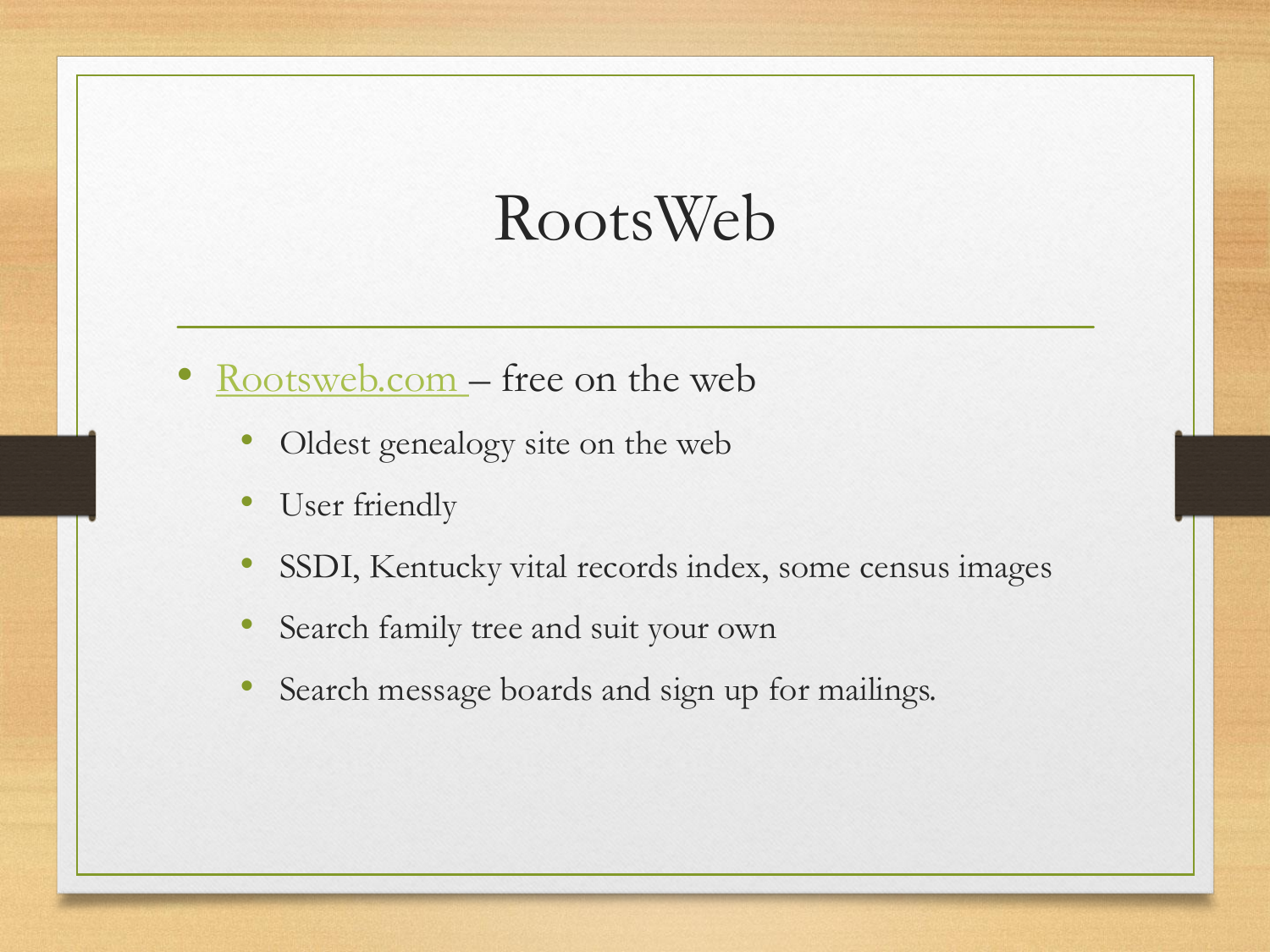#### Ellis Island

- [www.ellisisland.org](http://www.ellisisland.org/)
- Immigrant passenger lists from post-1892 to 1924
- Excellent source for "new immigrant" research (Poles, Italians, Eastern Europeans)
- Website requires registration, but searching is free
- Make sure to perform your searches on castlegarden.com as well and then compare the results—they could be different!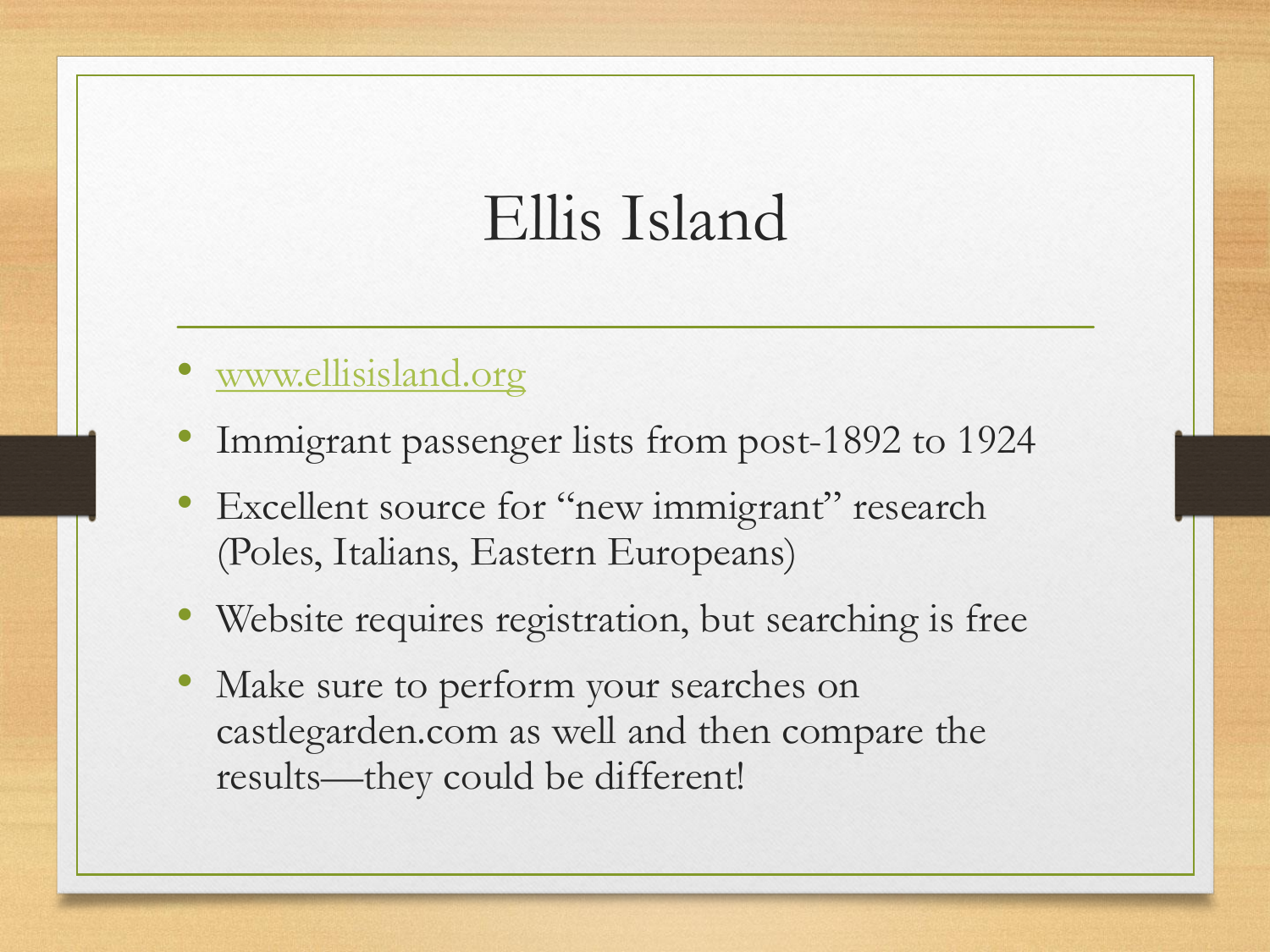## Cyndi's List

- [www.cyndislist.com](http://www.cyndislist.com/)
- A "card catalog" to the genealogical resources on the Internet
- A pathfinder that will point you in the direction of sites for topics that you need
- Lots of information divided into smaller, more specific categories for easier and more effective research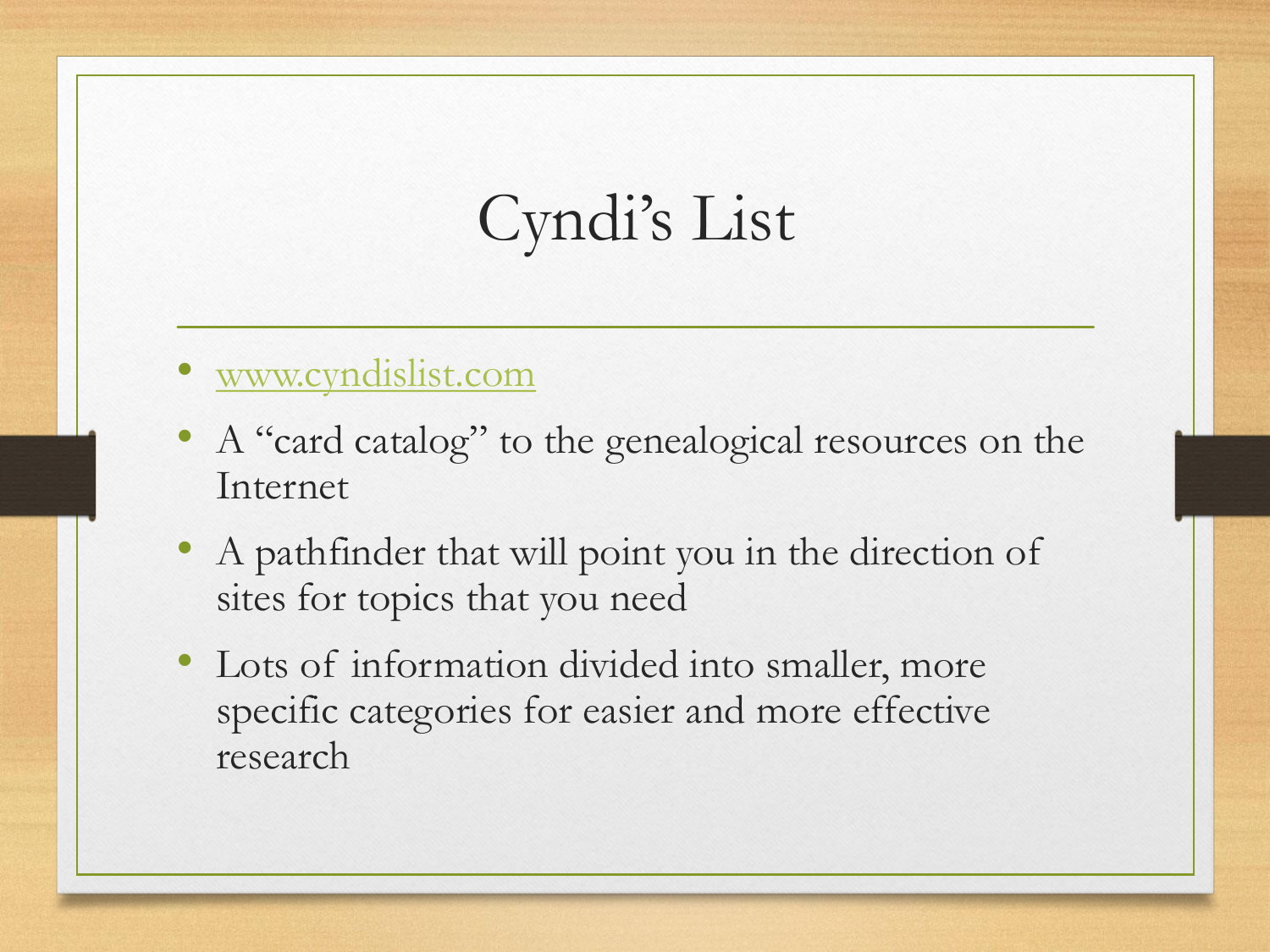#### Summary

- 1. Record what you know begin with YOU!
- 2. Read a how-to-book or website
- 3. Begin research at home
- 4. Look for complied information
- 5. Research one ancestral line at a time
- 6. Obtain original records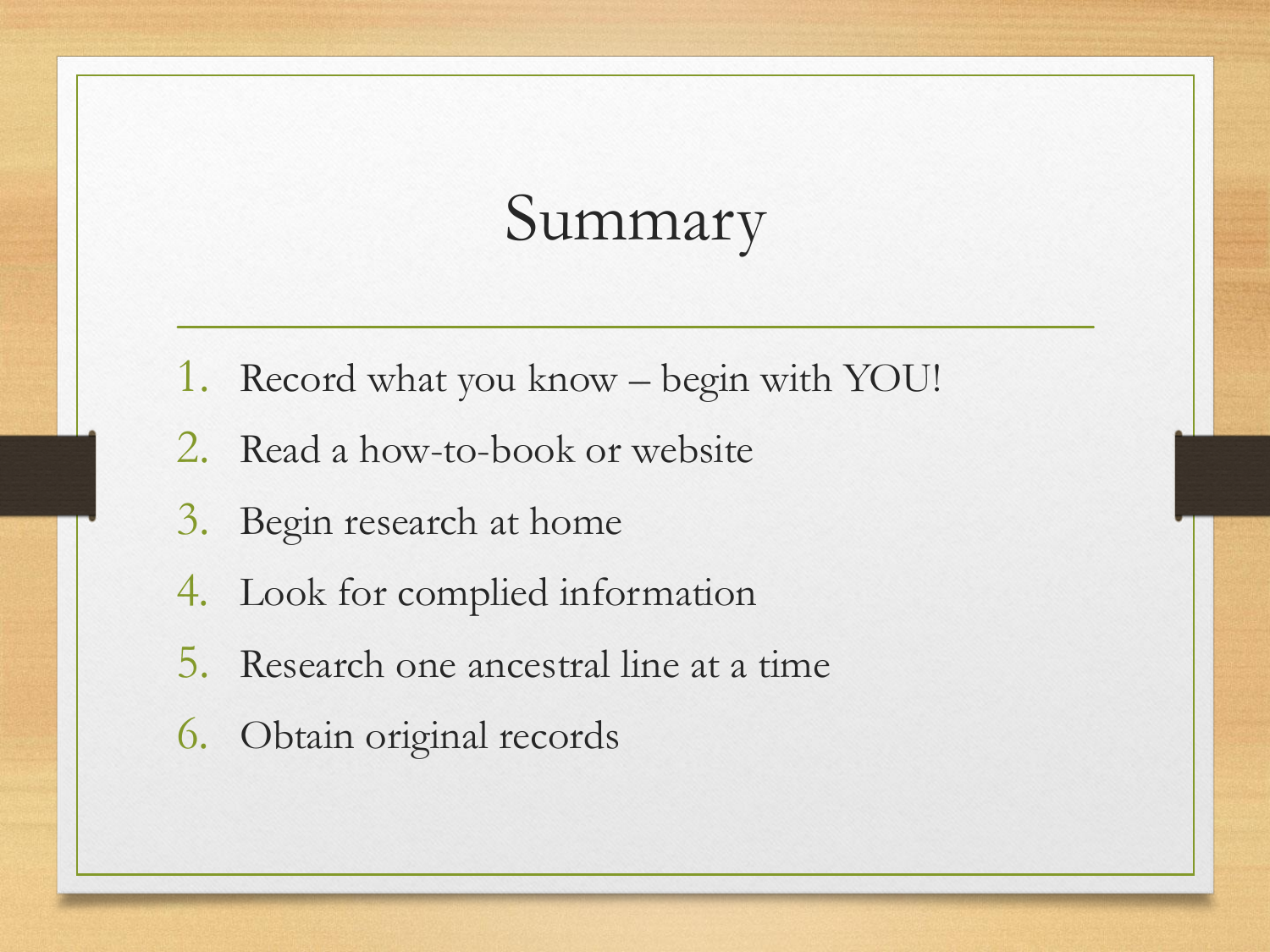#### Teresa's American Revolution Ancestors

- **4 th GG Pvt Samuel Dunn 1754-1847 – served PA**
- 6 th GG LtCol James Francis Steen 1734-1781 served SC – died died in the Battle at Kings Mountain
- 5<sup>th</sup> GG Pvt Isaac Dilley 1757-1827 served PA
- 4 th GG Pvt Conrad Westhofer 1737-1804 St. served PA
- 5<sup>th</sup> GG Cpl James Carothers 1753-1834 served NC
- 6<sup>th</sup> GG Capt. James Herndon 1737-1815 served NC
- 5<sup>th</sup> GG Thomas Brummett 1753-1842 served VA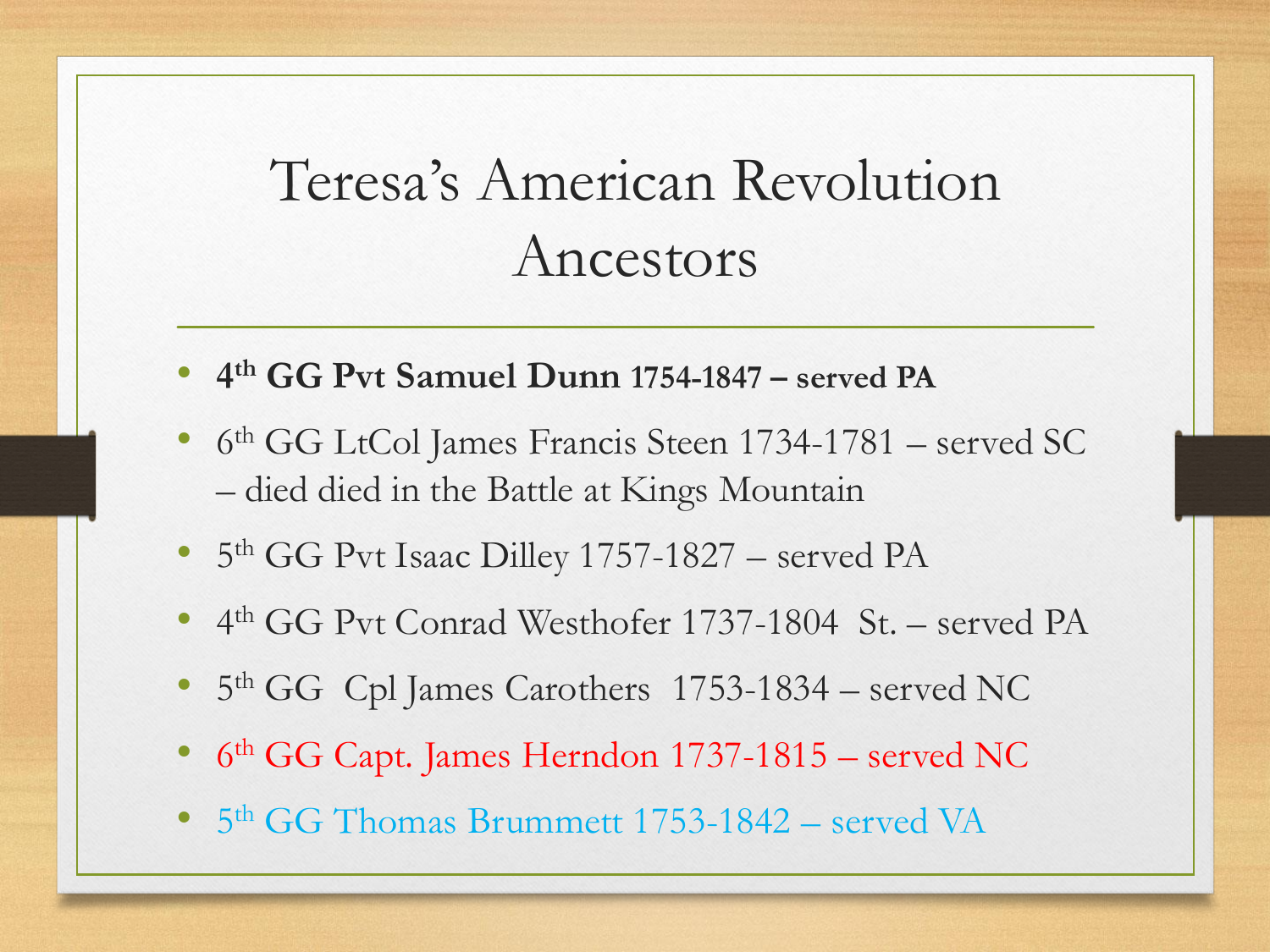#### Teresa's Notable Ancestors

- 10<sup>th</sup> GG Edward Kempe Digges 1620-1674 (1<sup>st</sup> Gov Col. VA)
- 7 th GU Alexander Hamilton 1755-1801
- Process of Verification
	- Edward III, King of England1312-1377 reith1327 -death
	- Vladimar I, Grand Prince of Kiev and all of Russia 958- 1015 – reign 980 - death
	- Henry I, also called Henry the Fowler, German Heinrich der Vogler 876-936 – reign 919-May 936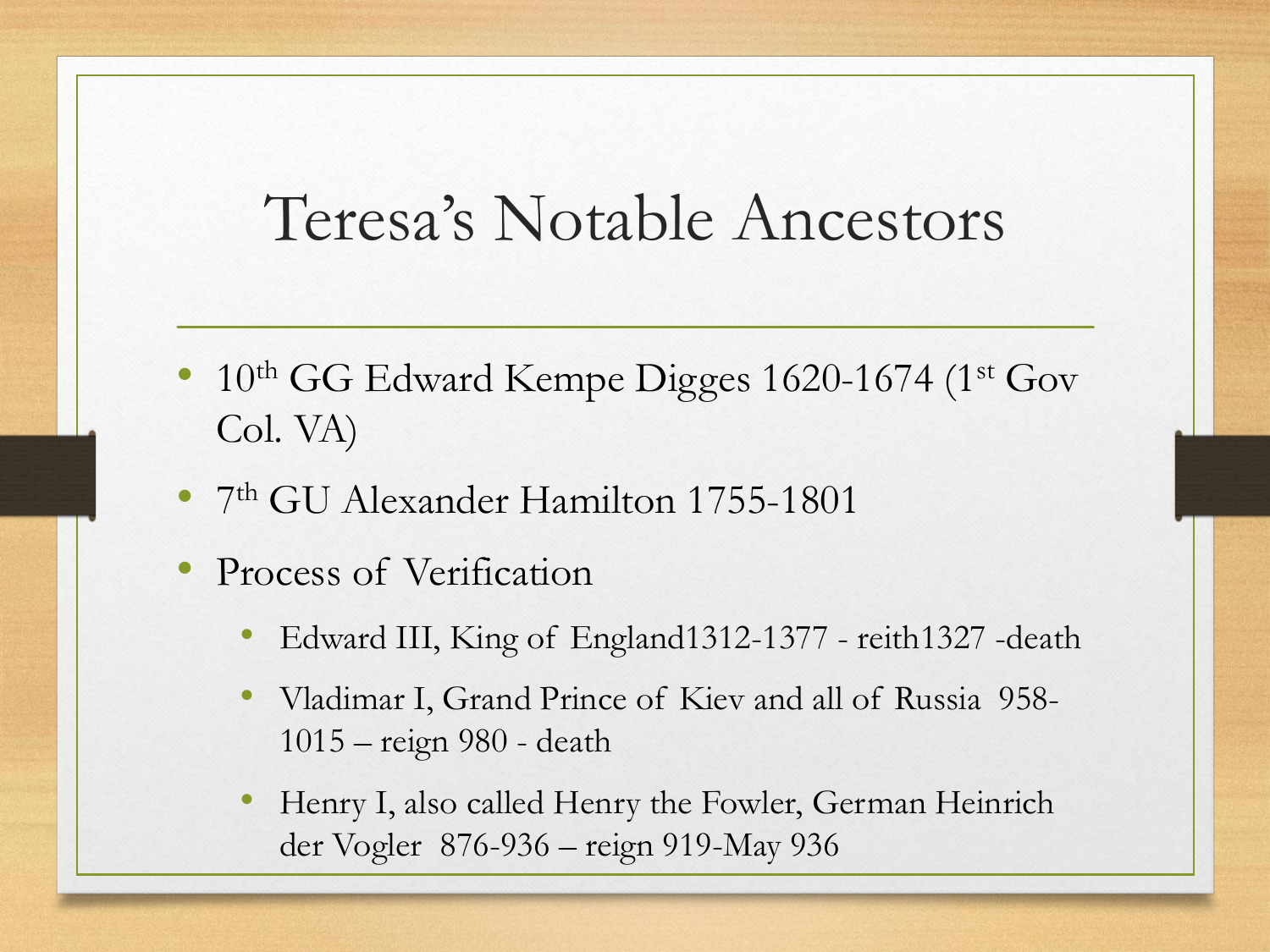## Three Generation Challenge!

- 1. YOU!
- 2. Your parents
- 3. Your grandparents
- Birth, marriage, death certificates for each
- Copies of obituary
- Photos of each
- Family group sheets.
- Information sheet on living persons